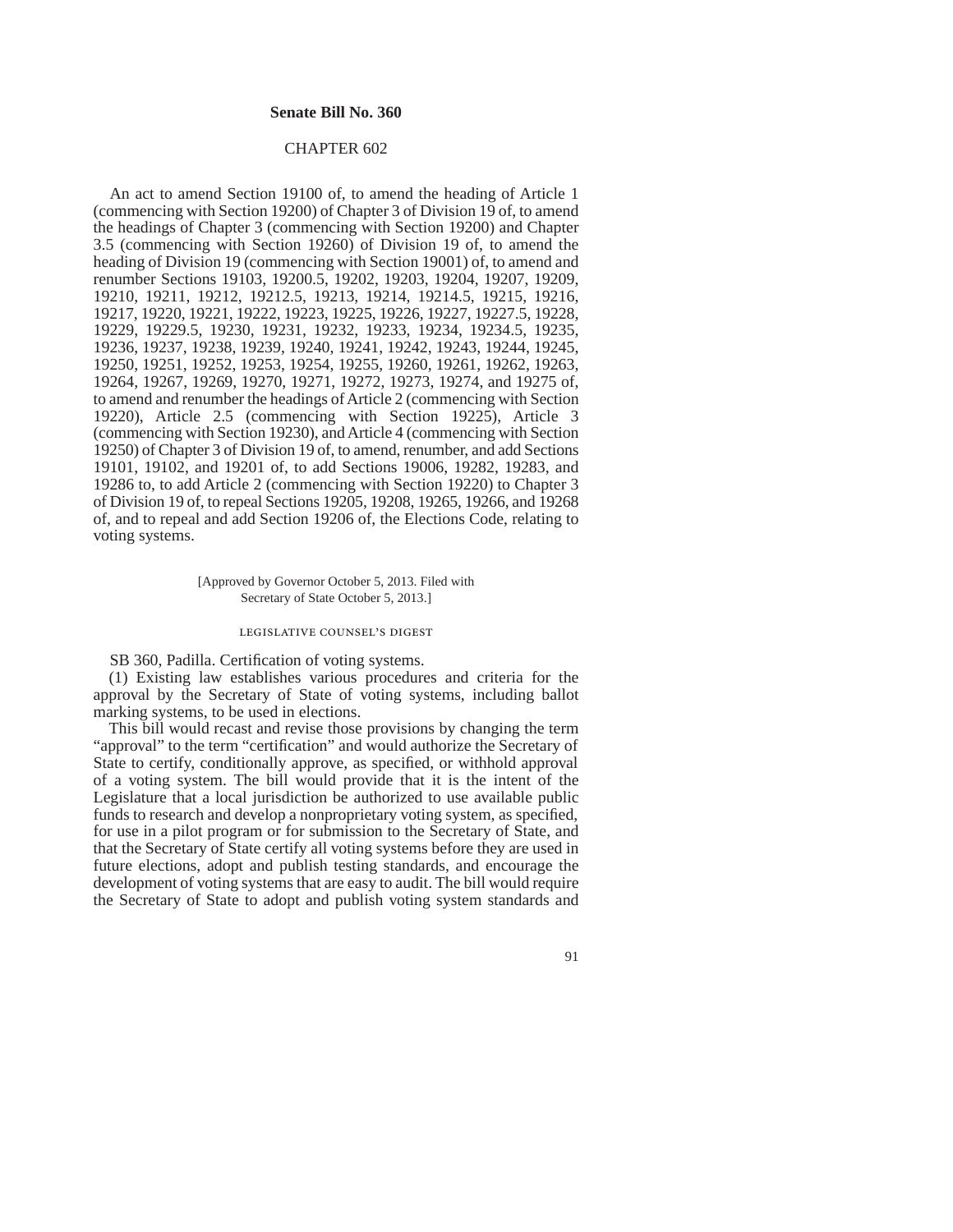regulations, as specified, and would require the Secretary of State to study the performance of the voting systems in use in the state.

This bill would additionally require the Secretary of State to publish requirements for the approval of state-approved testing agencies, as defined, that are authorized to conduct the testing and examination of voting systems and to approve and publish a list of authorized testing agencies. The bill also would provide that the person, corporation, or public agency applying for certification of a voting system is responsible for all costs associated with the testing of the voting system.

(2) Existing law prohibits the use of a voting system unless it has received the approval of the Secretary of State, as specified.

This bill would provide that a voting system that has been tested and approved for use in all elections by the Secretary of State before January 1, 2014, would be deemed to be certified or conditionally approved by the Secretary of State and would be authorized for use in elections, as specified. The bill would authorize a vendor or county that has submitted a voting system for federal qualification before August 1, 2013, to request approval of the voting system from the Secretary of State, as specified. The bill also would prohibit a jurisdiction from purchasing or contracting for a voting system unless the voting system has been certified or conditionally approved by the Secretary of State, except as specified. The bill would further authorize the Secretary of State to grant conditional approval to a voting system or part of a voting system under specified circumstances.

(3) Existing law provides that a person or corporation owning or being interested in a voting system or a part of a voting system may apply to the Secretary of State to examine it and report on its accuracy and efficiency to fulfill its purpose. As part of its application, existing law requires the vendor of a voting system or the part of a voting system to notify the Secretary of State in writing of any known defect, fault, or failure of the version of the hardware, software, or firmware of the voting system or a part of the voting system submitted, and the Secretary of State is required to notify the United States Election Assistance Commission or its successor entity of the problem as soon as practicable so as to present a reasonably complete description of the problem, as specified.

This bill would delete the requirement that the Secretary of State notify the United States Election Assistance Commission or its successor entity of any known defect, fault, or failure of the version of the hardware, software, or firmware of the voting system or a part of the voting system submitted by the applicant.

(4) Existing law requires the Secretary of State to provide for a 30-day public review period and conduct a public hearing prior to publishing his or her decision to certify, conditionally approve, or withhold certification of a voting system, part of a voting system, or a ballot marking system. Under existing law, the Secretary of State is required to transmit notice of the hearing at least 30 days prior to the public review period and hearing, as specified.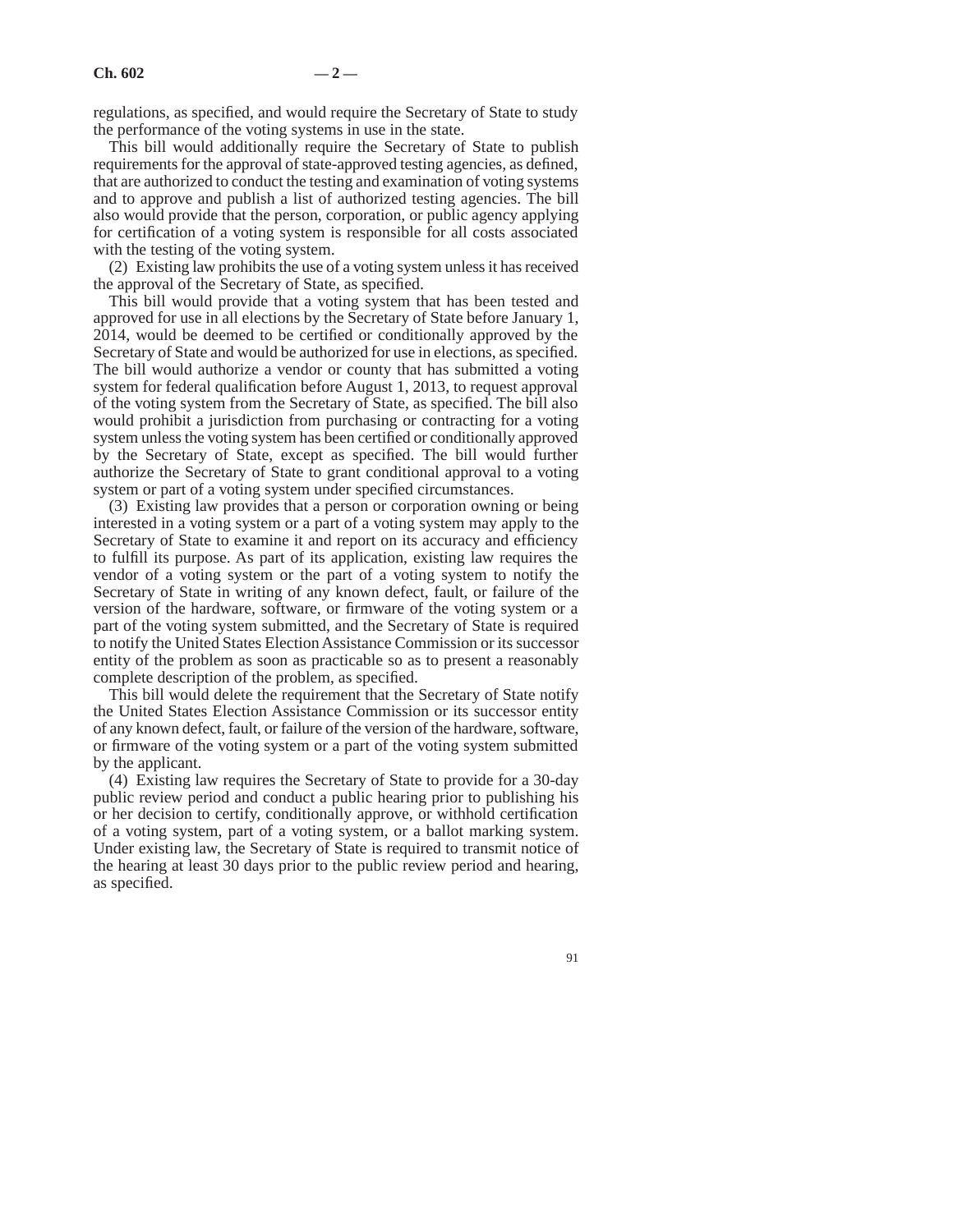This bill would instead require the Secretary of State to transmit notice of the hearing at least 14 days prior to the public review period and hearing.

(5) Within 30 days after completing the examination of any voting system, existing law requires the Secretary of State to file a report stating whether the voting system can safely be used, as specified.

This bill would instead require the Secretary of State to file a report within 60 days after the completion of the examination of the voting system, as specified.

(6) Existing law authorizes a governing board to adopt any kind of voting system, any combination of voting systems, or any combination of a voting system and paper ballots for use at elections, as specified. Provisions of existing law authorize the use of the voting systems at any or all elections held in any county, city, or any of their political subdivisions for voting, registering, and counting votes cast, and prohibit candidates for a single office from being split between voting systems or between a voting system and paper ballots.

This bill would delete those provisions.

(7) Existing law authorizes a governing board to provide for the experimental use of a voting system in one or more precincts without formally adopting the system and provides that the experimental use of the system at the election is valid for all purposes as if it were lawfully adopted.

This bill would authorize a governing board to conduct a pilot program for the experimental use of voting systems, as specified, and would require the Secretary of State to adopt and publish regulations governing voting system pilot programs. No later than 9 months before the election at which a pilot program is proposed to be conducted, the bill would require the governing board to submit to the Secretary of State a plan for the proposed pilot program, and would require the Secretary of State to approve or reject the plan within 3 months of receipt of the plan. The bill would require votes cast on a voting system during a pilot program, as specified, to be subject to risk-limiting audits, as defined. Upon completion of the pilot program, the bill would require the governing board to notify the Secretary of State in writing of any defect, fault, or failure in the hardware, software, or firmware of the voting system.

(8) Upon examination of a voting system or a ballot marking system, existing law provides that if a report is issued that states that the voting system or ballot marking system can be used, it is deemed approved by the Secretary of State for use at elections.

This bill would delete the above provision and would make conforming changes.

(9) The Voting Modernization Bond Act of 2002 authorizes the issuance of bonds in the amount of \$200,000,000 pursuant to the State General Obligation Bond Law for the purpose of assisting counties in the purchase of updated voting systems.

This bill would authorize a county to use fund moneys to contract and pay for research and development of a new voting system that has not been certified or conditionally approved by the Secretary of State, as specified,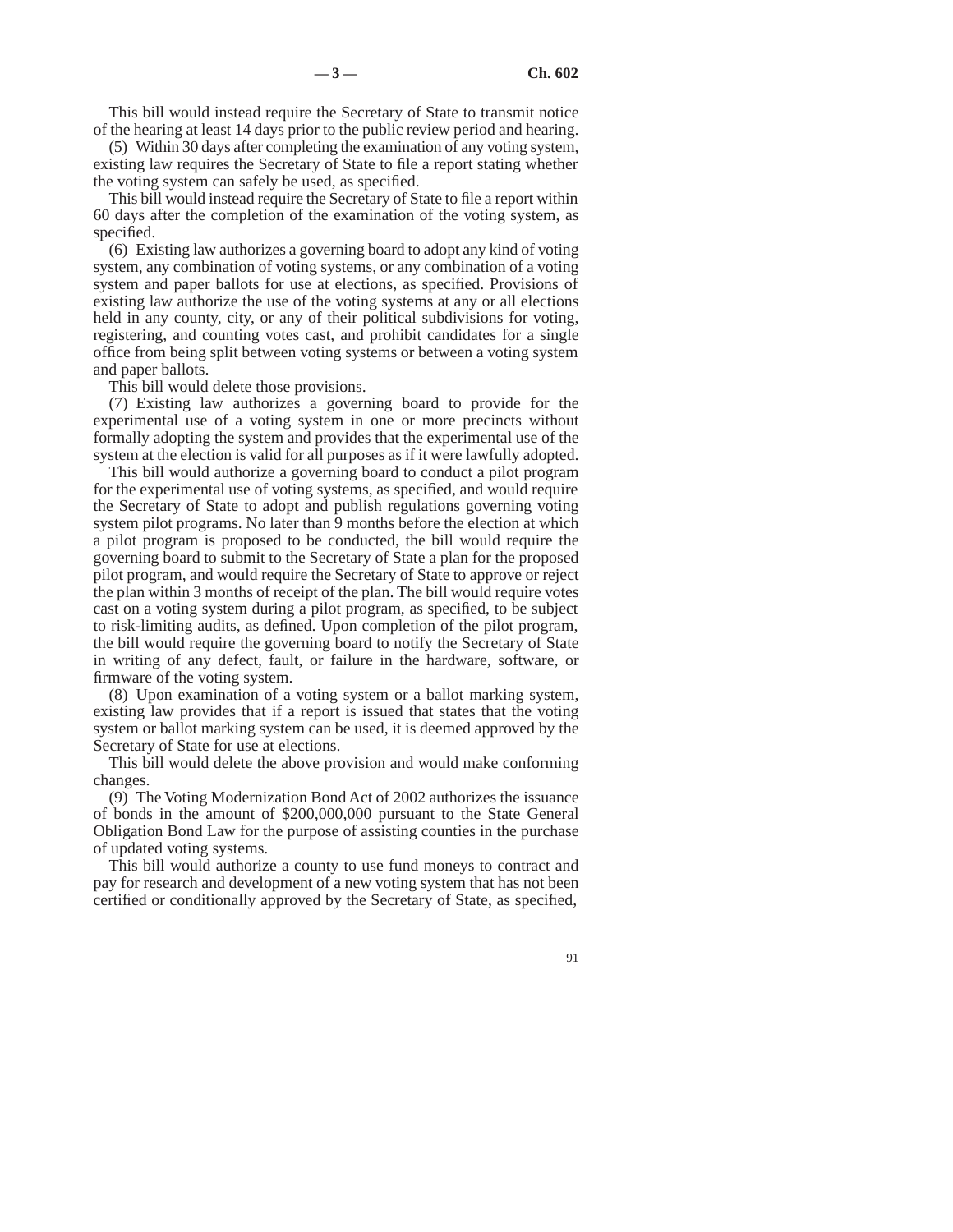and for the manufacture of the minimum number of voting system units, as specified.

(10) Existing law prohibits the Secretary of State, on and after January 1, 2005, from approving a direct recording electronic voting system unless the system has received federal qualification and includes an accessible voter verified paper audit trail.

This bill would prohibit a city or county from contracting for or purchasing a direct recording electronic voting system unless the system has been certified by the Secretary of State, and would require all direct recording electronic voting systems in use as of January 1, 2006, to have received federal qualification and include an accessible voter verified paper audit trail, as specified.

This bill would incorporate additional changes to be operative only if Assembly Bill 214 and this bill are both chaptered and become effective January 1, 2014.

*The people of the State of California do enact as follows:*

SECTION 1. The heading of Division 19 (commencing with Section 19001) of the Elections Code is amended to read:

# DIVISION 19. CERTIFICATION OF VOTING SYSTEMS

SEC. 2. Section 19006 is added to the Elections Code, to read:

19006. It is the intent of the Legislature that:

(a) All voting systems be certified or conditionally approved by the Secretary of State, independent of voluntary federal qualification or certification, before they are used in future elections to ensure that the voting systems have the ability to meet accuracy, accessibility, and security standards.

(b) The Secretary of State adopt and publish testing standards that meet or exceed federal voluntary standards set by the United States Election Assistance Commission or its successor agency.

(c) The Secretary of State study and encourage the development of voting systems that use nonproprietary source code and that are easy to audit.

(d) A local jurisdiction may use available public funds to purchase and maintain any certified or conditionally approved voting system or part of a voting system.

(e) California receive the benefits of the publicly funded development of a nonproprietary voting system in the state.

(f) A local jurisdiction may use available public funds to research and develop a nonproprietary voting system that uses disclosed source codes, including the manufacture of a limited number of voting system units, for use in a pilot program or for submission to the Secretary of State for certification.

SEC. 3. Section 19100 of the Elections Code is amended to read: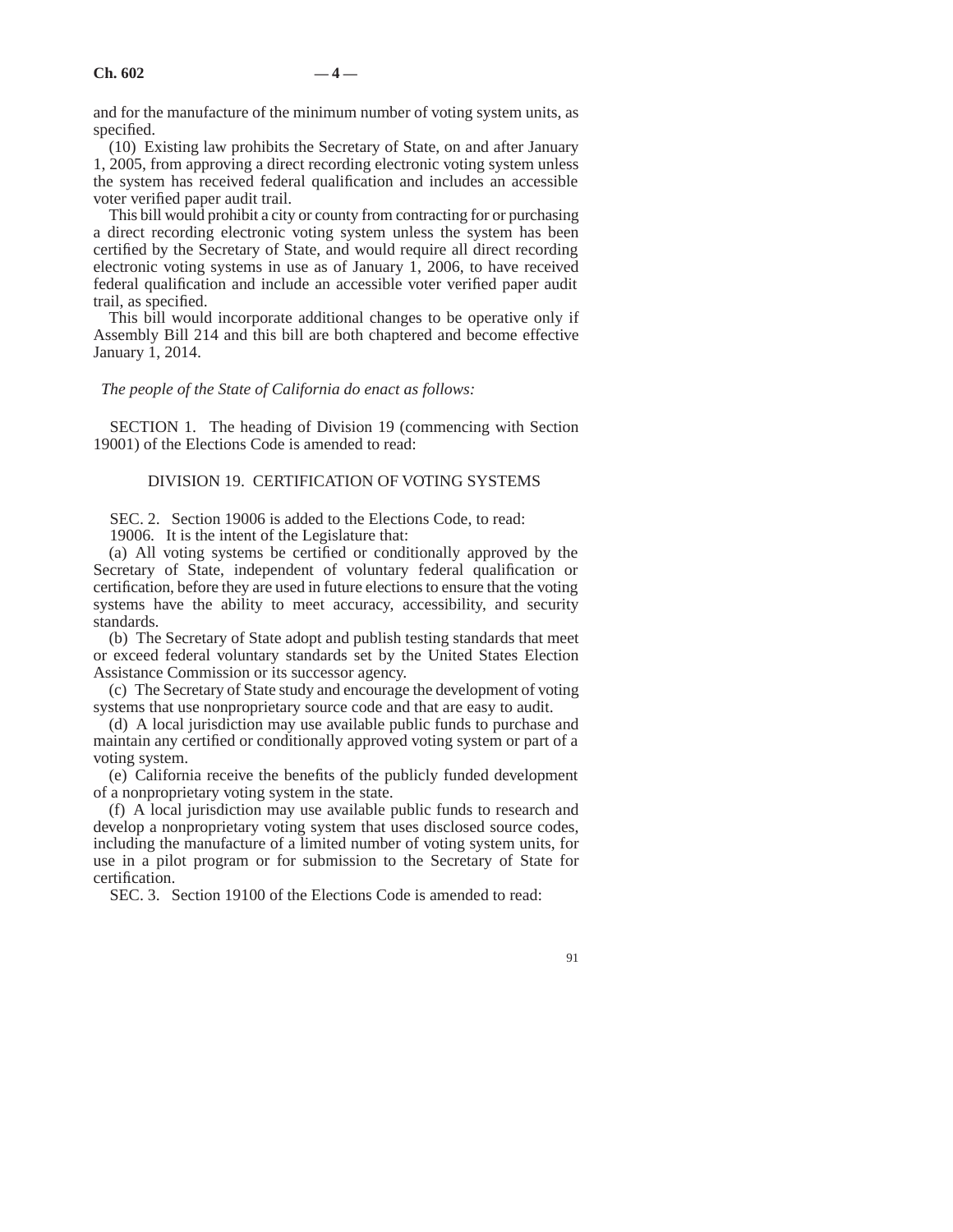19100. The Secretary of State shall study and adopt regulations governing the use of voting machines, voting devices, vote tabulating devices, and ballot marking systems, and shall be responsible for certifying voting systems for use in this state.

SEC. 4. Section 19101 of the Elections Code is amended and renumbered to read:

19103. The Chairperson of the Senate Standing Committee on Elections and Constitutional Amendments and the Chairperson of the Assembly Standing Committee on Elections and Redistricting shall meet with the Secretary of State and assist the Secretary of State to the extent that the participation is not incompatible with their positions as Members of the Legislature. For purposes of this division, the chairpersons of the committees named shall constitute a joint interim legislative committee on the subject of this chapter and Chapter 3 (commencing with Section 19200) and shall have the powers and duties imposed upon those committees by the Joint Rules of the Senate and Assembly.

SEC. 5. Section 19101 is added to the Elections Code, to read:

19101. (a) The Secretary of State shall adopt and publish voting system standards and regulations governing the use of voting systems. The Secretary of State shall adopt standards that meet or exceed federal voluntary voting system guidelines set forth by the United States Election Assistance Commission or its successor agency. Until state standards are adopted, the Voluntary Voting System Guidelines Draft Version 1.1, as submitted to the United States Election Assistance Commission on August 31, 2012, shall be used as state standards to the extent that they do not conflict with this code. The Secretary of State may require additional testing to ensure that voting systems meet the requirements of this code.

(b) Voting system standards adopted by the Secretary of State pursuant to subdivision (a) shall include, but not be limited to, all of the following requirements:

(1) The machine or device and its software shall be suitable for the purpose for which it is intended.

(2) The system shall preserve the secrecy of the ballot.

(3) The system shall be safe from fraud or manipulation.

(4) The system shall be accessible to voters with disabilities pursuant to Section 19242 and applicable federal laws.

(5) The system shall be accessible to voters who require assistance in a language other than English if the language is one in which a ballot or ballot materials are required to be made available to voters pursuant to Section 14201 and applicable federal laws.

SEC. 6. Section 19102 of the Elections Code is amended and renumbered to read:

19104. The Secretary of State may investigate any alleged violation of this code or the Secretary of State's regulations with the power to subpoena all necessary persons and records.

SEC. 6.5. Section 19102 of the Elections Code is amended and renumbered to read: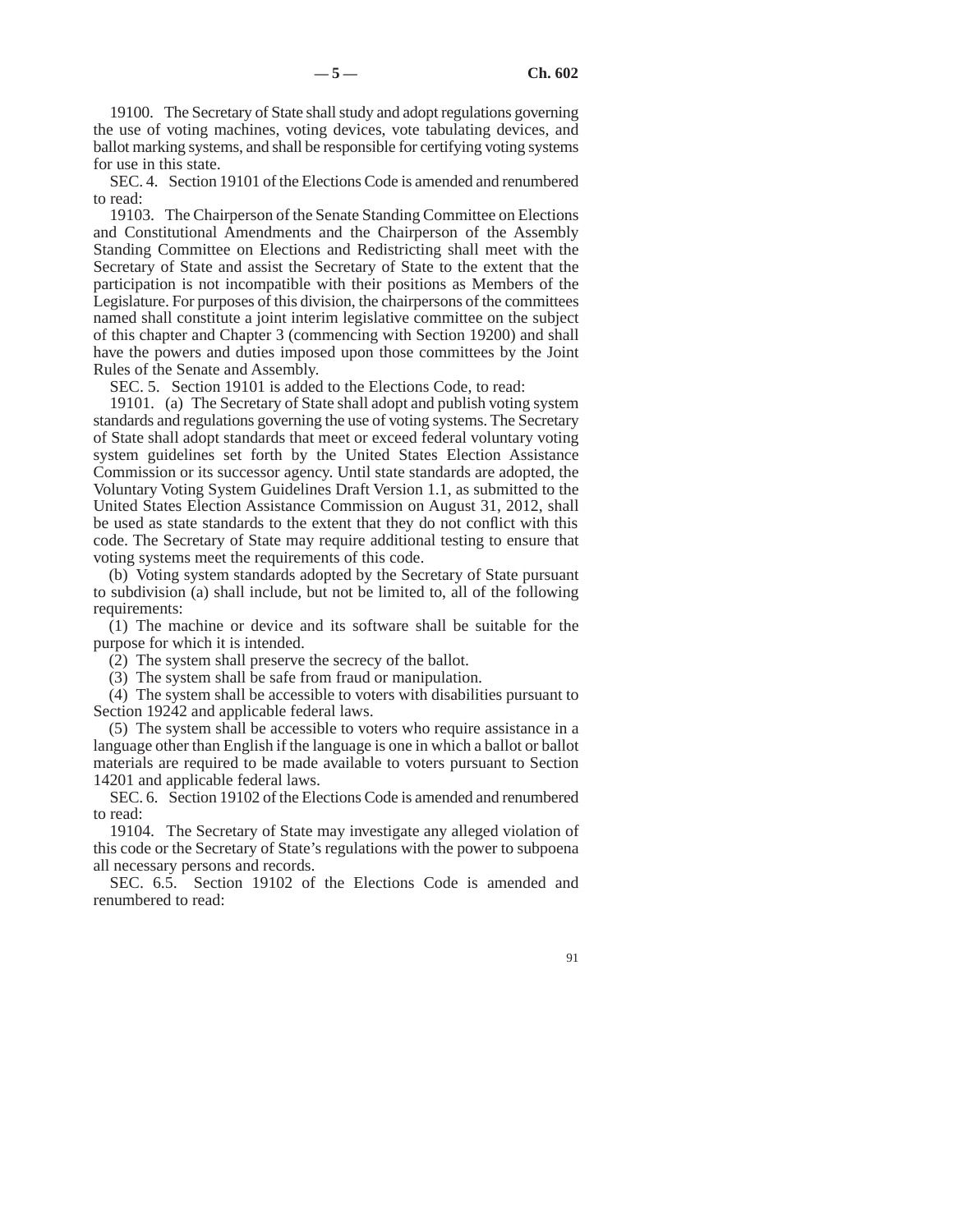19105. The Secretary of State may investigate any alleged violation of this code or the Secretary of State's regulations with the power to subpoena all necessary persons and records.

SEC. 7. Section 19102 is added to the Elections Code, to read:

19102. The Secretary of State shall study the performance of voting systems in use in the state.

SEC. 8. Section 19103 of the Elections Code is amended and renumbered to read:

19212. (a) (1) No later than 10 business days after the Secretary of State certifies or conditionally approves the use of a new or updated voting system, the vendor or county seeking certification or approval of the voting system shall cause an exact copy of the approved source code for each component of the voting system, including complete build and configuration instructions and related documents for compiling the source code into object code, to be transferred directly from either the United States Election Assistance Commission or the voting system testing agency that evaluated the voting system and is approved by the Secretary of State, and deposited into an approved escrow facility.

(2) No later than 10 business days after the Secretary of State certifies or conditionally approves a new or updated ballot marking system, the vendor or county seeking certification or approval of the ballot marking system shall cause an exact copy of the approved source code for each component of the ballot marking system, including complete build and configuration instructions and related documents for compiling the source code into object code, to be deposited into an approved escrow facility.

(b) The Secretary of State shall adopt regulations relating to all of the following:

(1) The definition of source code components of a voting system or ballot marking system, including source code for all firmware and software of the voting system or ballot marking system. Firmware and software shall include commercial off-the-shelf or other third-party firmware and software that is available and able to be disclosed by the vendor or county seeking certification or approval of a voting system or ballot marking system.

(2) Specifications for the escrow facility, including security and environmental specifications necessary for the preservation of the voting system or ballot marking system source codes.

(3) Procedures for submitting voting system or ballot marking system source codes.

(4) Criteria for access to voting system or ballot marking system source codes.

(5) Requirements for the applicant to include in the materials deposited in escrow build and configuration instructions and documents so that a neutral third party may create, from the source codes in escrow, executable object codes identical to the code installed on certified or conditionally approved voting systems or ballot marking systems.

(c) The Secretary of State shall have reasonable access to the materials placed in escrow, under any of the following circumstances: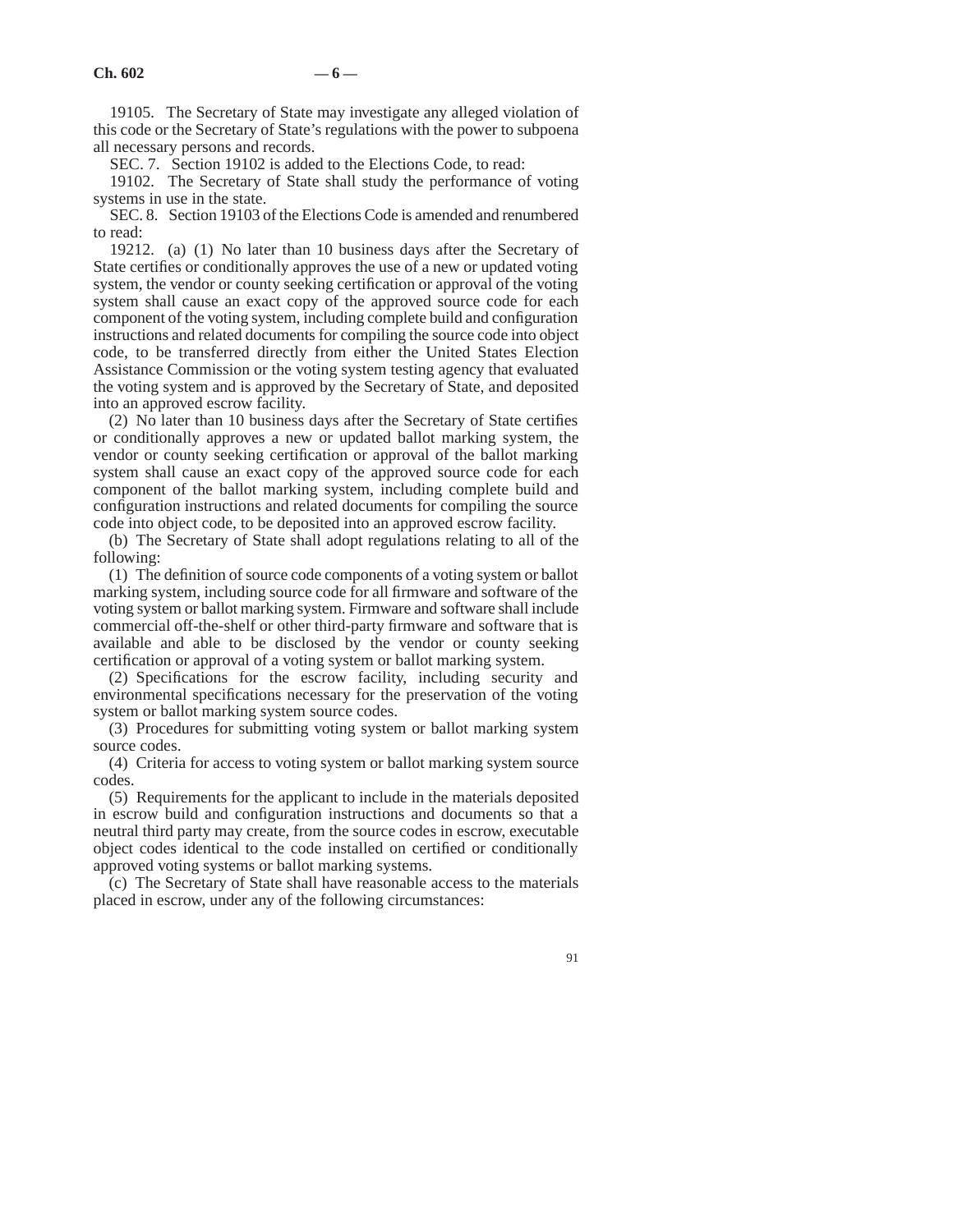(1) In the course of an investigation or prosecution regarding vote counting or ballot marking equipment or procedures.

(2) Upon a finding by the Secretary of State that an escrow facility or escrow company is unable or unwilling to maintain materials in escrow in compliance with this section.

(3) In order to fulfill the provisions of this chapter related to the examination and certification or conditional approval of voting systems or ballot marking systems.

(4) In order to verify that the software on a voting system is identical to the certified or conditionally approved version.

(5) For any other purpose deemed necessary to fulfill the provisions of this code or Section 12172.5 of the Government Code.

(d) The Secretary of State may seek injunctive relief requiring the elections officials, approved escrow facility, or any vendor or manufacturer of a voting system or part of a voting system to comply with this section and related regulations. Venue for a proceeding under this section shall be exclusively in Sacramento County.

(e) This section applies to all elections.

SEC. 9. The heading of Chapter 3 (commencing with Section 19200) of Division 19 of the Elections Code is amended to read:

# CHAPTER 3. CERTIFICATION OF VOTING SYSTEMS

SEC. 10. The heading of Article 1 (commencing with Section 19200) of Chapter 3 of Division 19 of the Elections Code is amended to read:

#### Article 1. Procedures for Certification of Voting Systems

SEC. 11. Section 19200.5 of the Elections Code is amended and renumbered to read:

19204. The Secretary of State shall not certify or conditionally approve any voting system that includes features that permit a voter to produce, and leave the polling place with, a copy or facsimile of the ballot cast by the voter at that polling place.

SEC. 12. Section 19201 of the Elections Code is amended and renumbered to read:

19202. (a) Except as authorized by Section 19209, a voting system, in whole or in part, shall not be used unless it has been certified or conditionally approved by the Secretary of State prior to any election at which it is to be used.

(b) A voting system that has been tested and approved for use in all elections by the Secretary of State before January 1, 2014, shall be deemed certified or conditionally approved by the Secretary of State and may be used in an election subject to any conditions placed on the use of the voting system by the Secretary of State before January 1, 2014, including conditions imposed in the reapproval documents issued by the Secretary of State in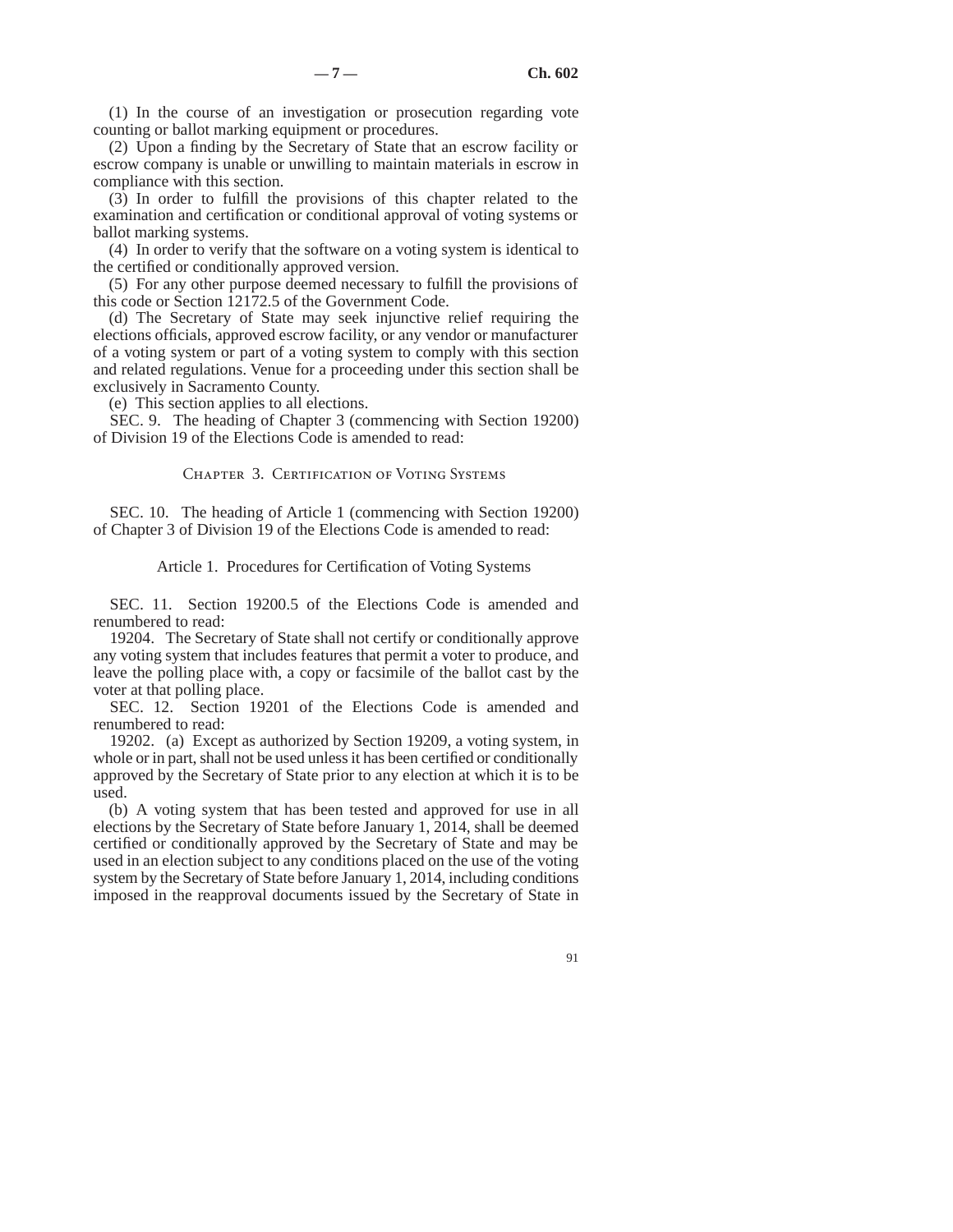2007 and 2008 following the Top-to-Bottom Review, and its subsequent revisions. The voting systems described in this subdivision shall remain subject to review and decertification by the Secretary of State at any time pursuant to Section 19232.

(c) A vendor or county that has submitted a voting system for federal qualification before August 1, 2013, upon obtaining federal qualification before January 1, 2015, may request approval of the voting system from the Secretary of State based on the examination and review requirements in place before January 1, 2014.

(d) A jurisdiction shall not purchase or contract for a voting system unless it has been certified or conditionally approved by the Secretary of State.

(e) Notwithstanding subdivision (d), a local jurisdiction may contract and pay for the following:

(1) Research and development of a new voting system that has not been certified or conditionally approved by the Secretary of State and uses only nonproprietary software and firmware with disclosed source code, except for unmodified commercial off-the-shelf software and firmware, as defined in paragraph (1) of subdivision (a) of Section 19209.

(2) Manufacture of the minimum number of voting system units reasonably necessary for either of the following purposes:

(A) To test and seek certification or conditional approval of the voting system pursuant to Sections 19210 to 19214, inclusive.

(B) To test and demonstrate the capabilities of the voting system in a pilot program pursuant to paragraph (2) of subdivision (b) of, and subdivision (c) of, Section 19209.

SEC. 13. Section 19201 is added to the Elections Code, to read:

19201. (a) The Secretary of State may grant conditional approval to a voting system or part of a voting system under either of the following circumstances:

(1) A voting system or part of a voting system was decertified as a result of a review by the Secretary of State pursuant to Section 19232.

(2) A certified voting system or part of that voting system is modified to comply with voting system standards or changes in statute.

(b) The Secretary of State may withdraw conditional approval at any time pursuant to Section 19232.

SEC. 14. Section 19202 of the Elections Code is amended and renumbered to read:

19210. (a) A person, corporation, or public agency owning or having an interest in the sale or acquisition of a voting system or a part of a voting system may apply to the Secretary of State for certification that includes testing and examination of the applicant's system by a state-approved testing agency or expert technicians and a report on the findings, which shall include the accuracy and efficiency of the voting system. As part of its application, the applicant shall notify the Secretary of State in writing of any known defect, fault, or failure of the version of the hardware, software, or firmware of the voting system or a part of the voting system submitted. The Secretary of State shall not begin his or her certification process until he or she receives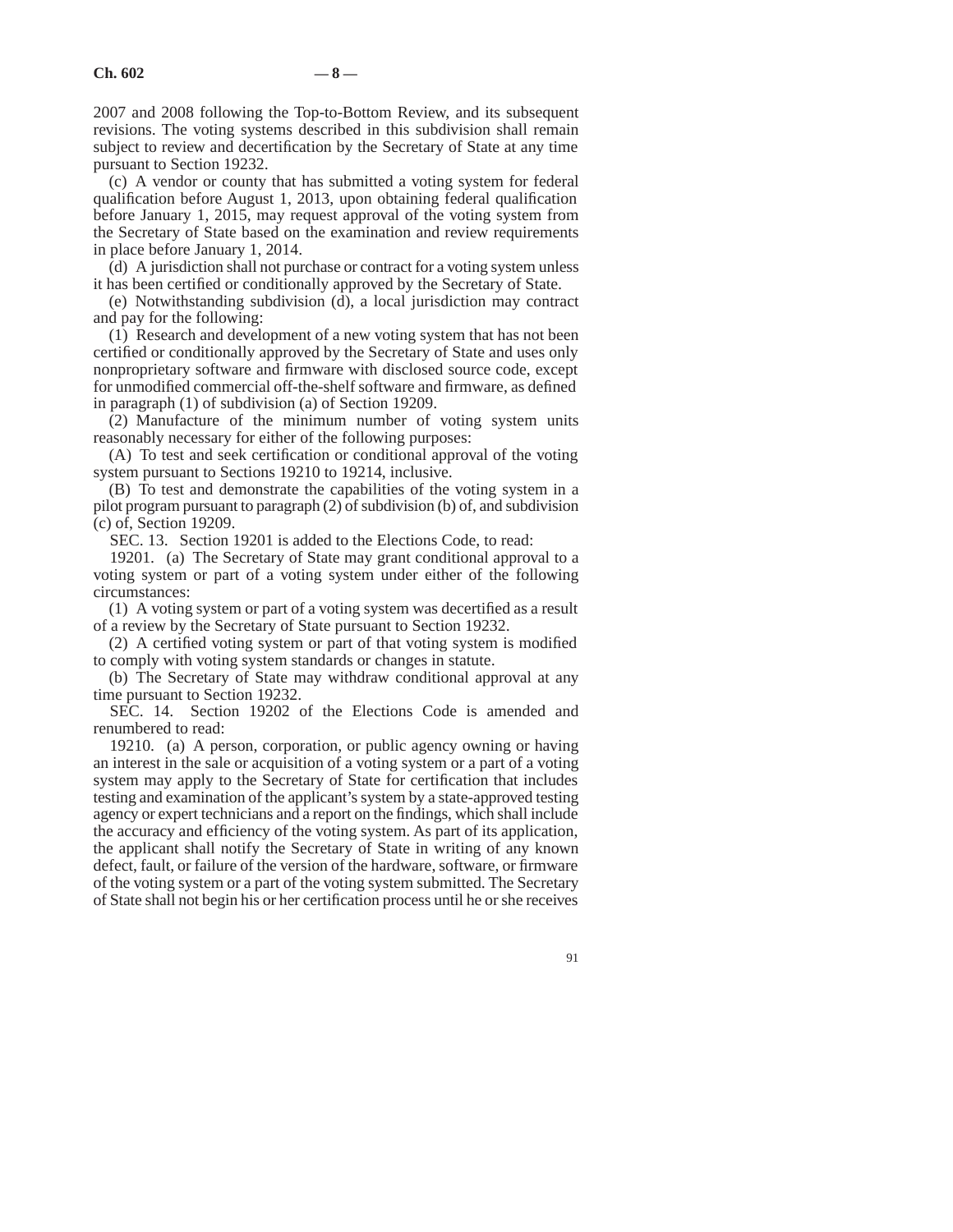a completed application. The applicant shall also notify the Secretary of State in writing of any defect, fault, or failure of the version of the hardware, software, or firmware of the voting system or a part of the voting system submitted that is discovered after the application is submitted and before the Secretary of State submits the report required by Section 19213. The Secretary of State shall complete his or her certification process without undue delay.

(b) The Secretary of State shall publish and make publicly available on his or her Internet Web site a quarterly report of regulatory activities related to voting systems.

(c) As used in this article:

(1) "Defect" means any flaw in the hardware or documentation of a voting system that could result in a state of unfitness for use or nonconformance to the manufacturer's specifications or applicable law.

(2) "Failure" means a discrepancy between the external results of the operation of any software or firmware in a voting system and the manufacturer's product requirements for that software or firmware or applicable law.

(3) "Fault" means a step, process, or data definition in any software or firmware in a voting system that is incorrect under the manufacturer's program specification or applicable law.

SEC. 15. Section 19203 of the Elections Code is amended and renumbered to read:

19223. The Secretary of State shall use a state-approved testing agency or expert technicians to examine and test voting systems or parts of voting systems proposed for use or sale in this state. He or she shall furnish a complete report of the findings of the examination and testing to the Governor and the Attorney General.

SEC. 16. Section 19204 of the Elections Code is amended and renumbered to read:

19211. (a) Prior to publishing his or her decision to certify, conditionally approve, or withhold certification of a voting system or part of a voting system, the Secretary of State shall provide for a 30-day public review period and conduct a public hearing to give persons interested an opportunity to review testing and examination reports and express their views for or against certification or conditional approval of the voting system.

(b) The Secretary of State shall give notice of the public review period and hearing in the manner prescribed in Section 6064 of the Government Code in a newspaper of general circulation published in Sacramento County. The Secretary of State shall also provide notice of the hearing on his or her Internet Web site. The Secretary of State shall transmit written notice of the hearing, at least 14 days prior to the public review period and hearing, to each county elections official, to any person that the Secretary of State believes will be interested in the public review period and hearing, and to any person who requests, in writing, notice of the public review period and hearing.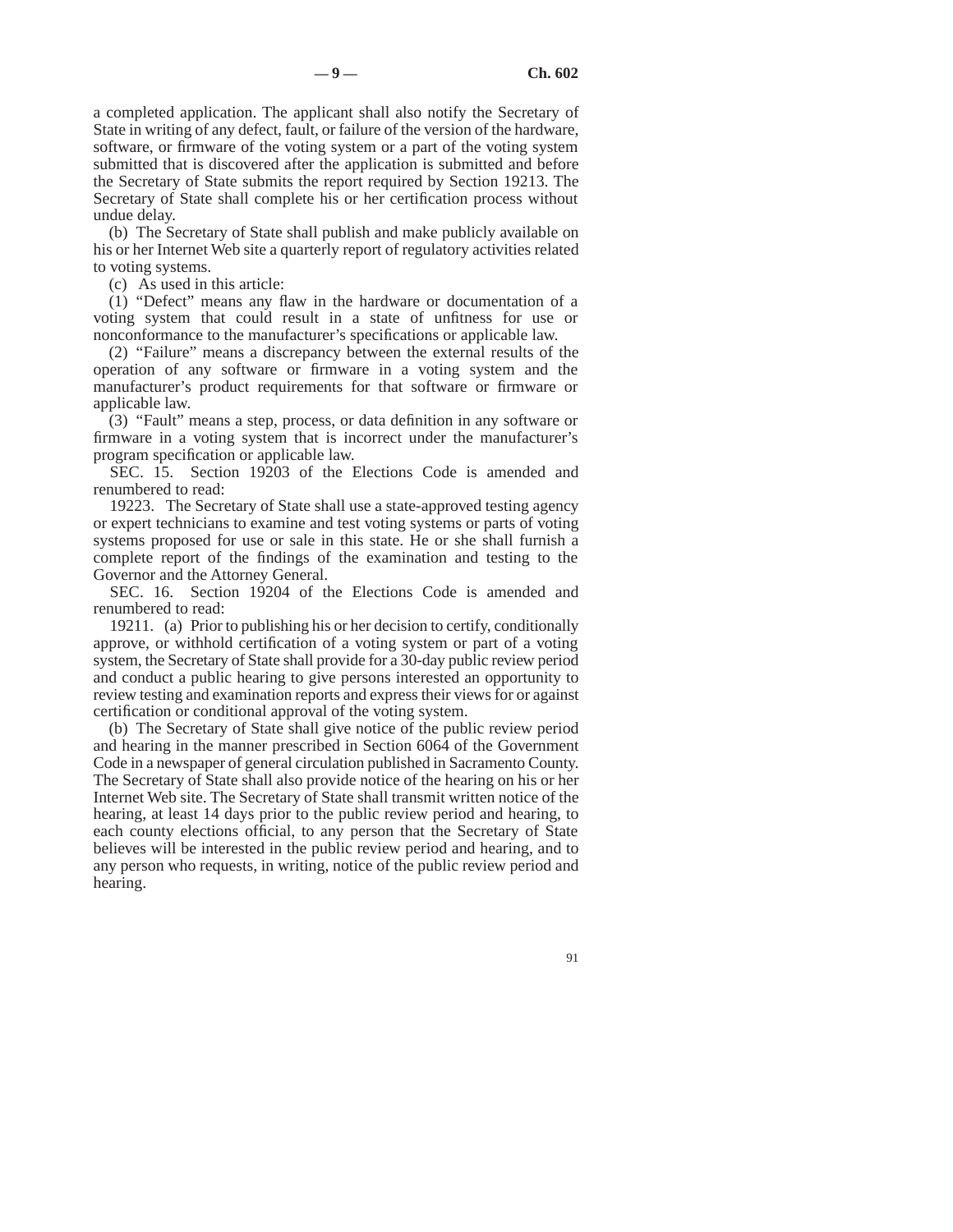(c) The decision of the Secretary of State to certify, conditionally approve, or withhold certification of a voting system or part of a voting system shall be in writing and shall state the findings of the Secretary of State. The decision shall be open to public inspection.

SEC. 17. Section 19205 of the Elections Code is repealed.

SEC. 18. Section 19206 of the Elections Code is repealed.

SEC. 19. Section 19206 is added to the Elections Code, to read:

19206. Except as authorized by Section 19209, both of the following apply:

(a) If more than one voting system is used to count ballots, the names of candidates shall, insofar as possible, be placed on the primary voting system.

(b) If more than one voting system or a combination of a voting system and paper ballots is used to count ballots, a single ballot measure or the candidates for a single office may not be split between voting systems or between a voting system and paper ballots.

SEC. 20. Section 19207 of the Elections Code is amended and renumbered to read:

19213. Within 60 days after the completion of the examination of a voting system, the Secretary of State shall make publicly available a report stating whether the voting system has been certified or conditionally approved, or whether certification has been withheld. The report shall also contain a written or printed description and drawings and photographs that clearly identify the machine or device and its mechanical operation.

SEC. 21. Section 19208 of the Elections Code is repealed.

SEC. 22. Section 19209 of the Elections Code is amended and renumbered to read:

19214. Within 10 days after issuing and filing a certification decision and associated testing reports, the Secretary of State shall make available to the public a full and complete copy of the certification report and all associated documentation, except that portions of the report or documentation that contain information that the Secretary of State determines to be confidential or proprietary shall not be made publicly available. The Secretary of State shall also notify the board of supervisors and elections official of each county of the availability of the report and associated documentation.

SEC. 23. Section 19210 of the Elections Code is amended and renumbered to read:

19207. The governing board may adopt for use at elections any kind of voting system, any combination of voting systems, or any combination of a voting system and paper ballots, provided that the voting system or systems involved have been certified or conditionally approved by the Secretary of State or specifically authorized by law pursuant to Section 19209.

SEC. 24. Section 19211 of the Elections Code is amended and renumbered to read:

19209. (a) For purposes of this section, the following terms have the following meanings: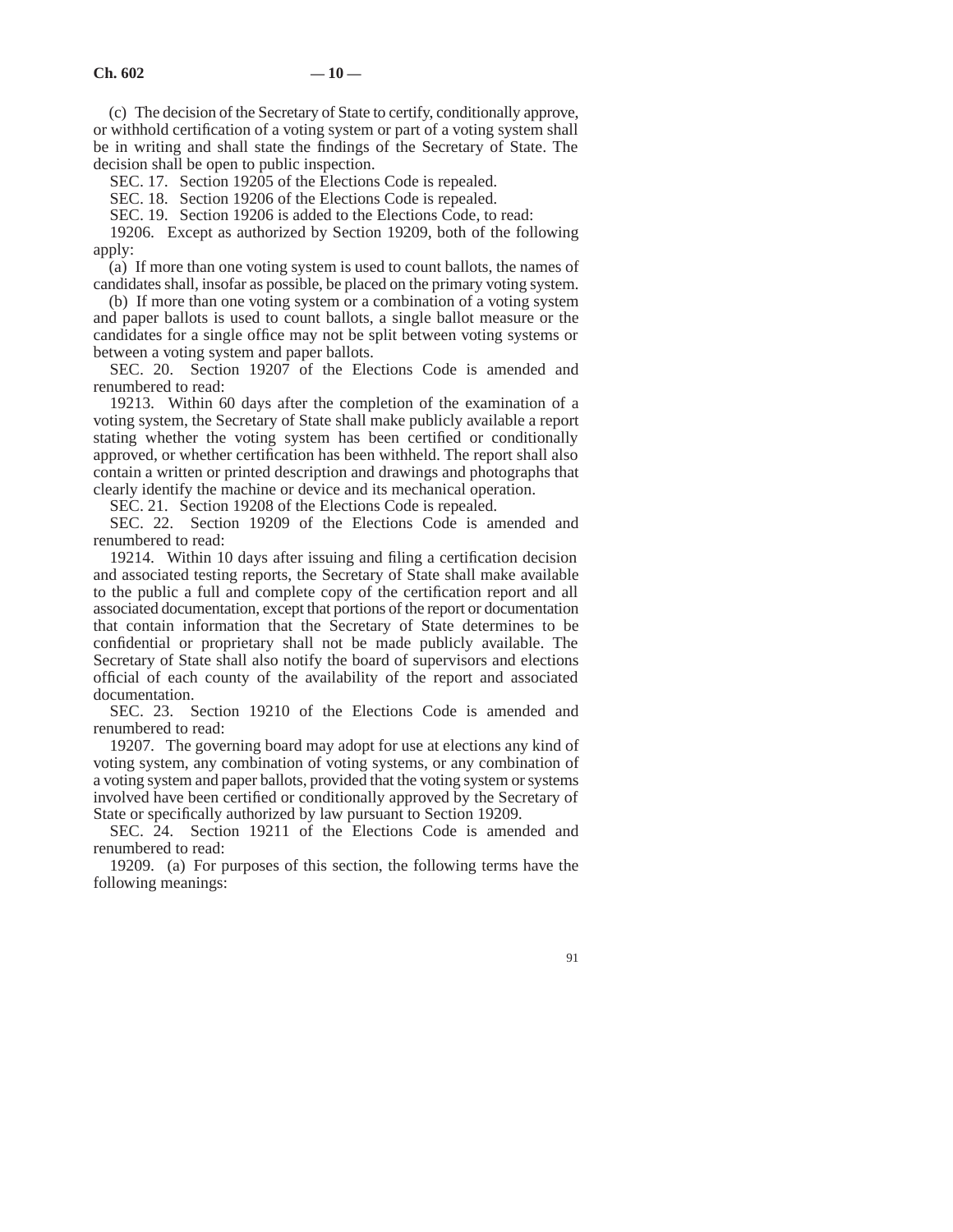(1) "Commercial off-the-shelf" means mass-produced, readily available hardware devices, including card readers, printers, or personal computers, and their firmware or software products, including operating systems, programming language compilers, or database management systems.

(2) "Incorrect in part" means a full manual tally of the votes cast on the pilot system would reveal rates of error in the pilot system tally that, if extrapolated to the entire contest, would alter the electoral outcome.

(3) "Partial risk-limiting audit" means a procedure that guarantees a large minimum chance of a full manual tally of the votes cast on the pilot system if the electoral outcome is incorrect in part.

(4) "Risk-limiting audit" means a procedure that ensures a large, predetermined minimum chance of requiring a full manual tally whenever a full manual tally would show an electoral outcome that differs from the outcome reported by the voting system for the audited contest.

(b) The governing board, without formally adopting a voting system, may provide for the experimental use of the voting system in a pilot program held in one or more precincts at a single election or, in the case of a special election, the special primary election and the special general election, if the voting system complies with either of the following:

(1) The voting system is certified or conditionally approved prior to its experimental use.

(2) The voting system meets all of the following requirements:

(A) Uses only software and firmware with disclosed source code, except for unmodified commercial off-the-shelf software and firmware.

(B) Meets the requirements of subdivision (b) of Section 19101.

(C) Meets the requirements of the regulations adopted by the Secretary of State pursuant to subdivision (g).

(D) Implements risk-limiting audits.

(c) A voting system that meets all of the requirements of paragraph (2) of subdivision (b) need not be certified or conditionally approved prior to its experimental use in a pilot program if the number of voting system units deployed in the pilot program is limited to the number necessary to test and demonstrate the capabilities of the voting system in a limited number of precincts or locations, including a prudent number of reserve units to ensure that sufficient working units will be available to conduct the pilot program. In no event shall the number of voting system units exceed 50 percent of the estimated number of units that would be required for full deployment of the voting system at every polling place and early voting site in a statewide election throughout the jurisdiction. Capabilities that may be taken into account in determining the number of voting system units reasonably necessary to test and demonstrate the capabilities of the voting system include, but are not limited to, all of the following:

(1) The capability of the voting system to accommodate voting in all languages in which the jurisdiction is required to provide ballots under applicable state and federal laws.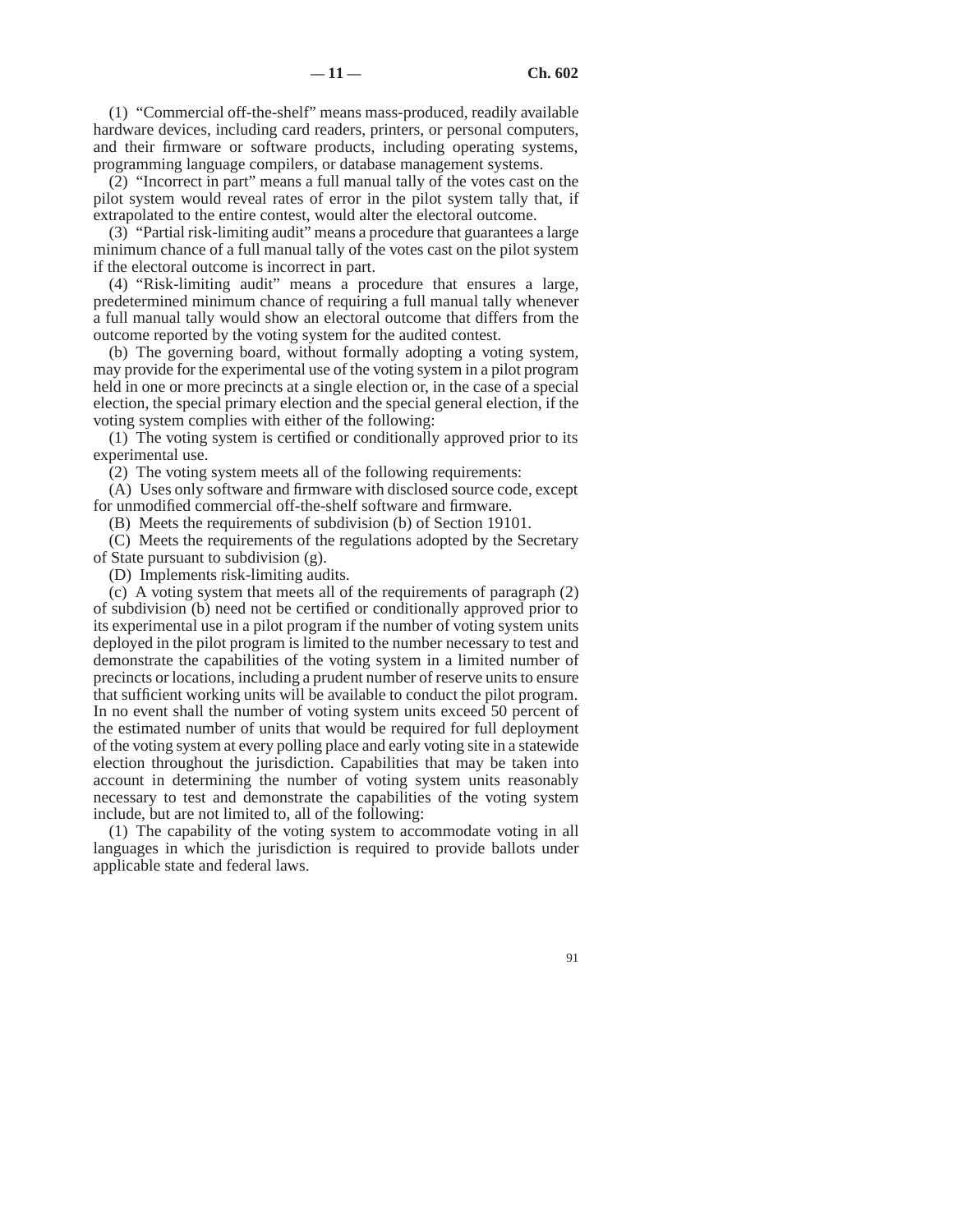(2) The capability of the voting system to accommodate voting by persons with a broad range of physical and cognitive disabilities, as required by applicable state and federal laws.

(3) The current and projected number of voting-eligible individuals in the jurisdiction.

(4) The geography and distribution of the population in the jurisdiction.

(d) No later than nine months before the election at which the pilot program of a voting system is proposed to be conducted, the governing board shall submit to the Secretary of State a plan for the pilot program. The Secretary of State shall approve or reject the plan no later than three months after receipt of the plan.

(e) The votes cast on a voting system during a pilot program pursuant to subdivision (b) shall be subject to risk-limiting audits.

(1) For each contest conducted entirely on the pilot voting system, the jurisdiction conducting the pilot program shall conduct a risk-limiting audit with at least a 90-percent chance of requiring a full manual tally of the contest whenever a full manual tally would show an outcome that differs from the outcome reported by the pilot voting system.

(2) For each contest conducted partially on the pilot voting system, the jurisdiction conducting the pilot program shall conduct a partial risk-limiting audit of the portion of the contest in which the voters cast their votes on the pilot voting system, with at least a 90-percent chance of requiring a full manual tally of all votes cast using the pilot voting system whenever the outcome is incorrect in part.

(3) (A) If a risk-limiting audit of a contest leads to a full manual tally of all of the ballots cast in the contest, then the contest outcome according to that manual tally shall become the official result.

(B) If a partial risk-limiting audit of a contest leads to a full manual tally of the ballots cast using the pilot voting system, the vote counts according to that manual tally shall replace the vote counts reported by the pilot voting system for the purpose of determining the official contest results.

(4) Risk-limiting audit procedures shall comply with all other requirements in regulations adopted by the Secretary of State pursuant to subdivision (g).

(f) Upon completion of the pilot program, the governing board shall notify the Secretary of State in writing of any defect, fault, or failure of the hardware, software, or firmware of the voting system or a part of the voting system.

(g) A voting system pilot program shall not be conducted in a legally binding election without the prior approval of the Secretary of State. The Secretary of State shall adopt and publish regulations governing voting system pilot programs.

SEC. 25. Section 19212 of the Elections Code is amended and renumbered to read:

19208. The governing board may provide for the payment of the cost of the voting system equipment in any manner and by any method as it deems best for local interests, and also may for that purpose issue bonds,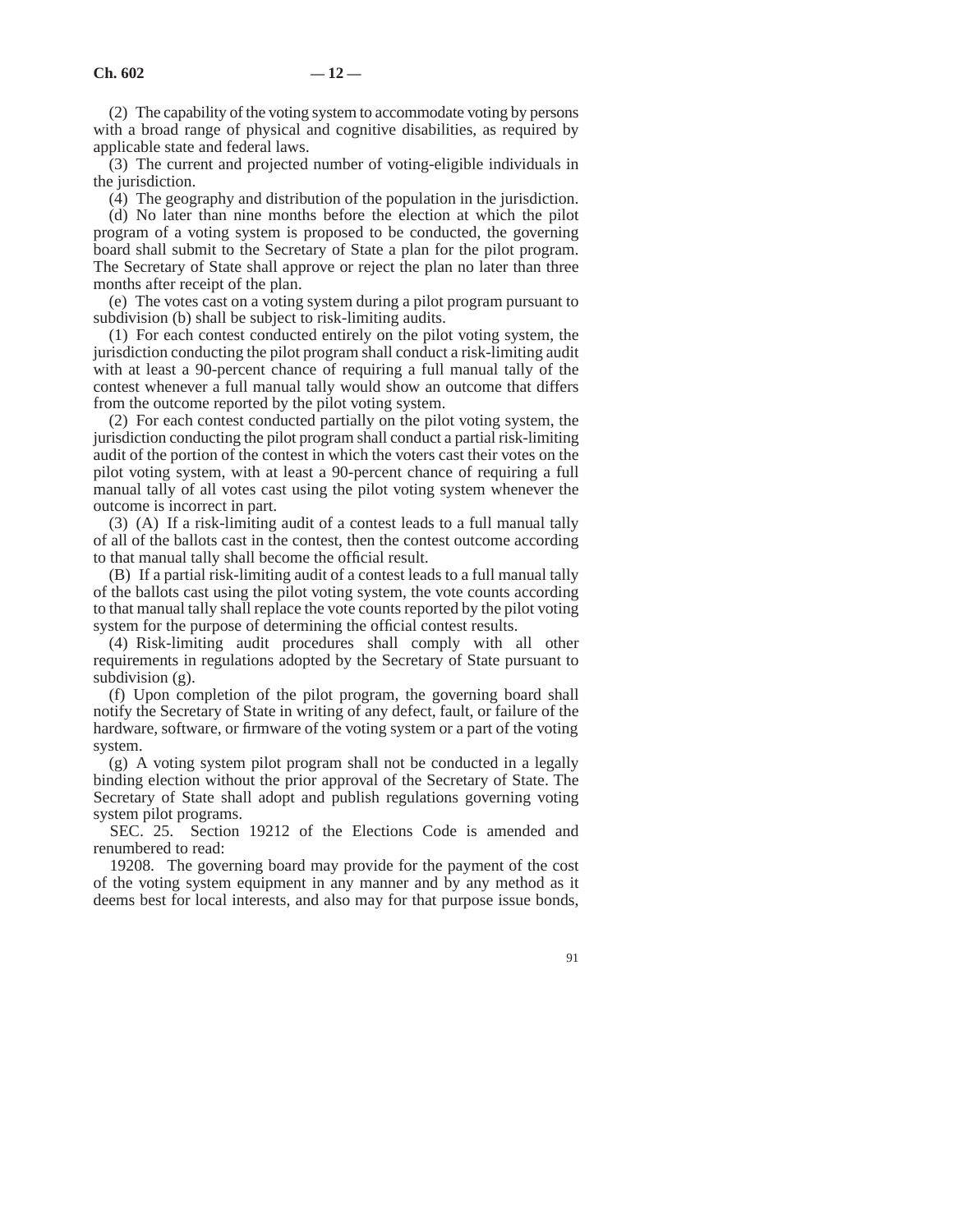certificates of indebtedness, or other obligations that shall be a charge on the county or city. The bonds, certificates, or other obligations may be issued with or without interest, payable at any time as the authorities may determine, but shall not be issued or sold at less than par. The governing board may enter into lease agreements or lease-purchase agreements for the use of equipment.

SEC. 26. Section 19212.5 of the Elections Code is amended and renumbered to read:

19215. (a) If a voting system or a part of a voting system has been certified or conditionally approved by the Secretary of State or has been federally qualified, the vendor or, in cases where the system is publicly owned, the jurisdiction shall notify the Secretary of State and all local elections officials who use the system in writing of any defect, fault, or failure of the hardware, software, or firmware of the voting system or a part of the voting system within 30 calendar days after the vendor learns of the defect, fault, or failure.

(b) After receiving written notification of a defect, fault, or failure pursuant to subdivision (a), the Secretary of State shall notify the United States Election Assistance Commission or its successor agency of the problem as soon as practicable so as to present a reasonably complete description of the problem. The Secretary of State shall subsequently submit a report regarding the problem to the United States Election Assistance Commission or its successor agency. The report shall include any report regarding the problem submitted to the Secretary of State.

SEC. 27. Section 19213 of the Elections Code is amended and renumbered to read:

19216. If a voting system or a part of a voting system has been certified or conditionally approved by the Secretary of State, it shall not be changed or modified until the Secretary of State has been notified in writing and has determined that the change or modification does not impair its accuracy and efficiency sufficient to require a reexamination and recertification, or conditional approval, pursuant to this article. The Secretary of State may adopt rules and regulations governing the procedures to be followed in making his or her determination as to whether the change or modification impairs accuracy or efficiency.

SEC. 28. Section 19214 of the Elections Code is amended and renumbered to read:

19217. The Secretary of State may seek injunctive and administrative relief if a voting system or a part of a voting system has been compromised by the addition or deletion of hardware, software, or firmware without prior approval or is defective due to a known hardware, software, or firmware defect, fault, or failure that has not been disclosed pursuant to Section 19210 or 19215.

SEC. 29. Section 19214.5 of the Elections Code is amended and renumbered to read: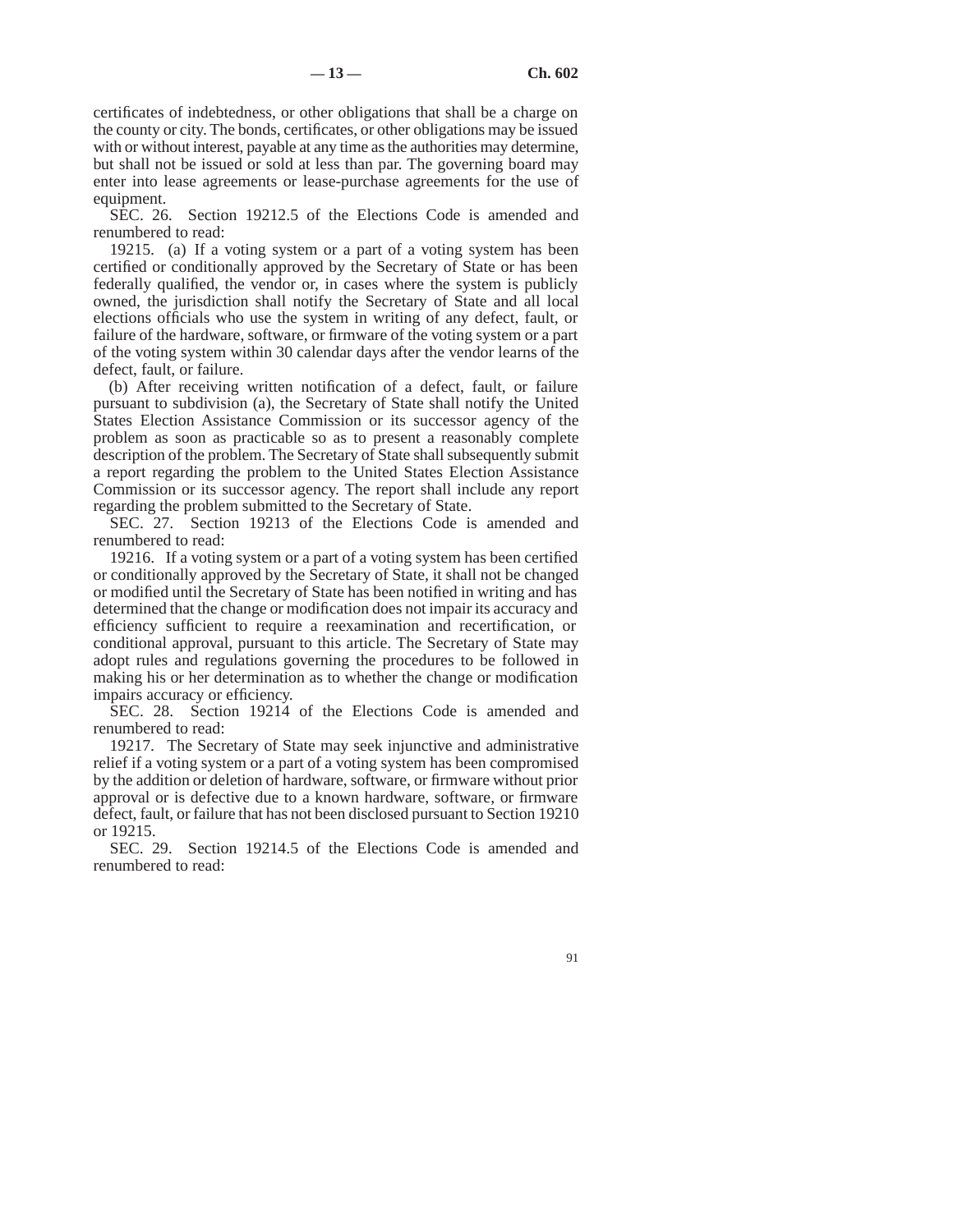19218. (a) The Secretary of State may seek all of the following relief for an unauthorized change in hardware, software, or firmware in a voting system certified or conditionally approved in California:

(1) A civil penalty from the offending party or parties, not to exceed ten thousand dollars (\$10,000) per violation. For purposes of this subdivision, each voting system component found to contain the unauthorized hardware, software, or firmware shall be considered a separate violation. A penalty imposed pursuant to this subdivision shall be apportioned 50 percent to the county in which the violation occurred, if applicable, and 50 percent to the office of the Secretary of State for purposes of bolstering voting systems security efforts.

(2) Immediate commencement of proceedings to withdraw certification or conditional approval for the voting system in question.

(3) Prohibiting the manufacturer or vendor of a voting system from doing elections-related business in the state for one, two, or three years.

(4) Refund of all moneys paid by a local agency for a voting system or a part of a voting system that is compromised by an unauthorized change or modification, whether or not the voting system has been used in an election.

(5) Any other remedial actions authorized by law to prevent unjust enrichment of the offending party.

(b) (1) The Secretary of State may seek all of the following relief for a known but undisclosed defect, fault, or failure in a voting system or part of a voting system certified or conditionally approved in California:

(A) Refund of all moneys paid by a local agency for a voting system or part of a voting system that is defective due to a known but undisclosed defect, fault, or failure, whether or not the voting system has been used in an election.

(B) A civil penalty from the offending party or parties, not to exceed fifty thousand dollars (\$50,000) per violation. For purposes of this subdivision, each defect, fault, or failure shall be considered a separate violation. A defect, fault, or failure constitutes a single violation regardless of the number of voting system units in which the defect, fault, or failure is found.

(C) In addition to any other penalties or remedies established by this section, the offending party or parties shall be liable in the amount of one thousand dollars (\$1,000) per day after the applicable deadline established in Section 19215 until the required disclosure is filed with the Secretary of State.

(2) A penalty imposed pursuant to subparagraph  $(B)$  or  $(C)$  of paragraph (1) shall be deposited in the General Fund.

(c) Before seeking any measure of relief under this section, the Secretary of State shall hold a public hearing. The Secretary of State shall give notice of the hearing in the manner prescribed by Section 6064 of the Government Code in a newspaper of general circulation published in Sacramento County. The Secretary of State also shall transmit written notice of the hearing, at least 30 days prior to the hearing, to each county elections official, the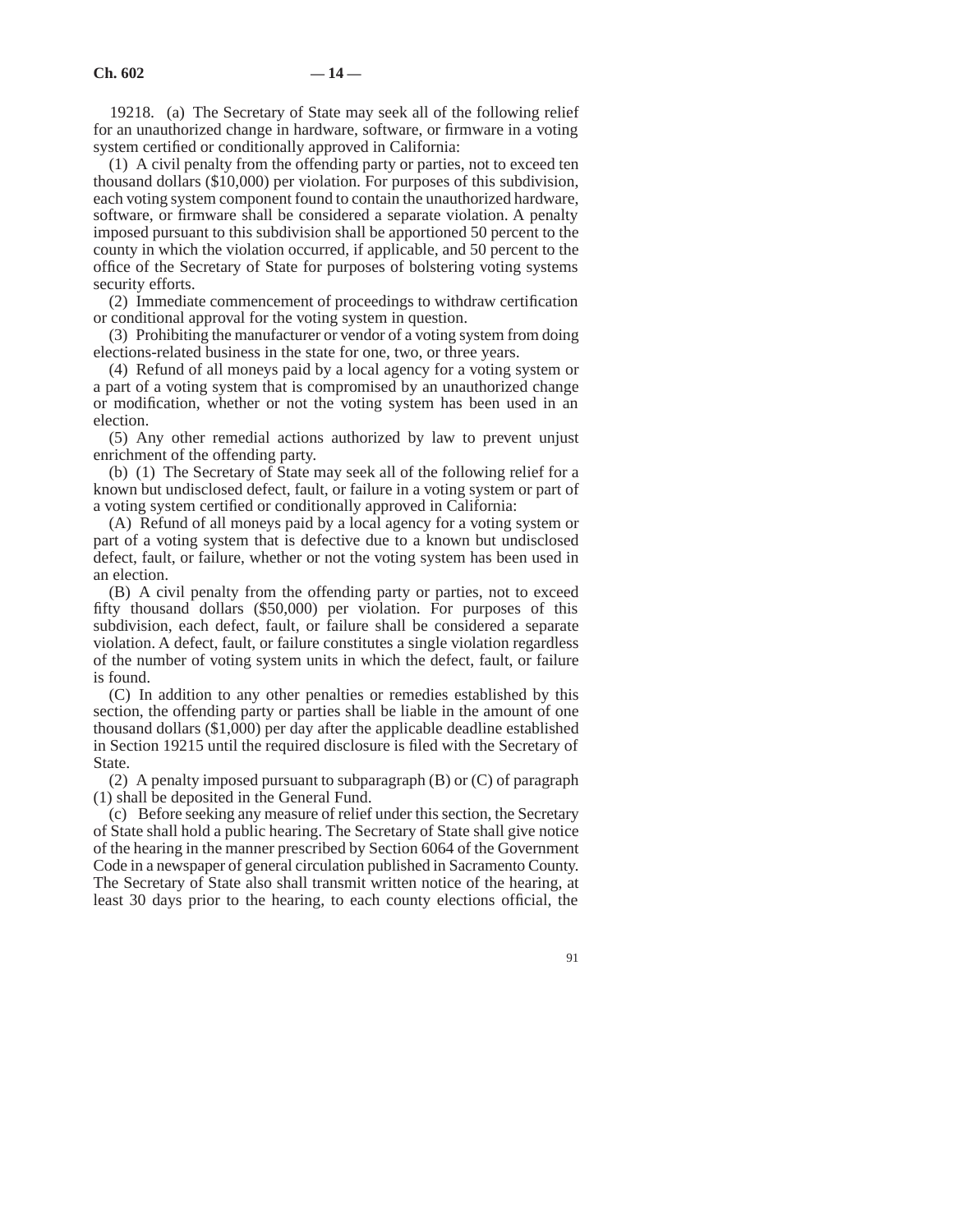offending party or parties, a person that the Secretary of State believes will be interested in the hearing, and a person who requests, in writing, notice of the hearing.

(d) The decision of the Secretary of State to seek relief under this section shall be in writing and state his or her findings. The decision shall be open to public inspection.

SEC. 30. Section 19215 of the Elections Code is amended and renumbered to read:

19219. (a) The Secretary of State may seek injunctive relief requiring an elections official, or any vendor or manufacturer of a voting machine, voting system, or vote tabulating device, to comply with the requirements of this code, the regulations of the Secretary of State, and the specifications for voting machines, voting devices, vote tabulating devices, and any software used for each, including the programs and procedures for vote tabulating and testing.

(b) Venue for a proceeding under this section shall be exclusively in Sacramento County.

SEC. 31. Section 19216 of the Elections Code is amended and renumbered to read:

19203. The Secretary of State shall not certify or conditionally approve a voting system or a part of a voting system that uses paper ballots unless the paper used for the ballots is of sufficient quality that it maintains its integrity and readability throughout the retention period specified in Chapter 4 (commencing with Section 17300) of Division 17.

SEC. 32. Section 19217 of the Elections Code is amended and renumbered to read:

19205. A voting system shall comply with all of the following:

(a) No part of the voting system shall be connected to the Internet at any time.

(b) No part of the voting system shall electronically receive or transmit election data through an exterior communication network, including the public telephone system, if the communication originates from or terminates at a polling place, satellite location, or counting center.

(c) No part of the voting system shall receive or transmit wireless communications or wireless data transfers.

SEC. 33. The heading of Article 2 (commencing with Section 19220) of Chapter 3 of Division 19 of the Elections Code is amended and renumbered to read:

### Article 3. Inspection of Certified and Conditionally Approved Voting Systems

SEC. 34. Section 19220 of the Elections Code is amended and renumbered to read:

19230. The elections official of any county or city using a voting system shall inspect the machines or devices at least once every two years to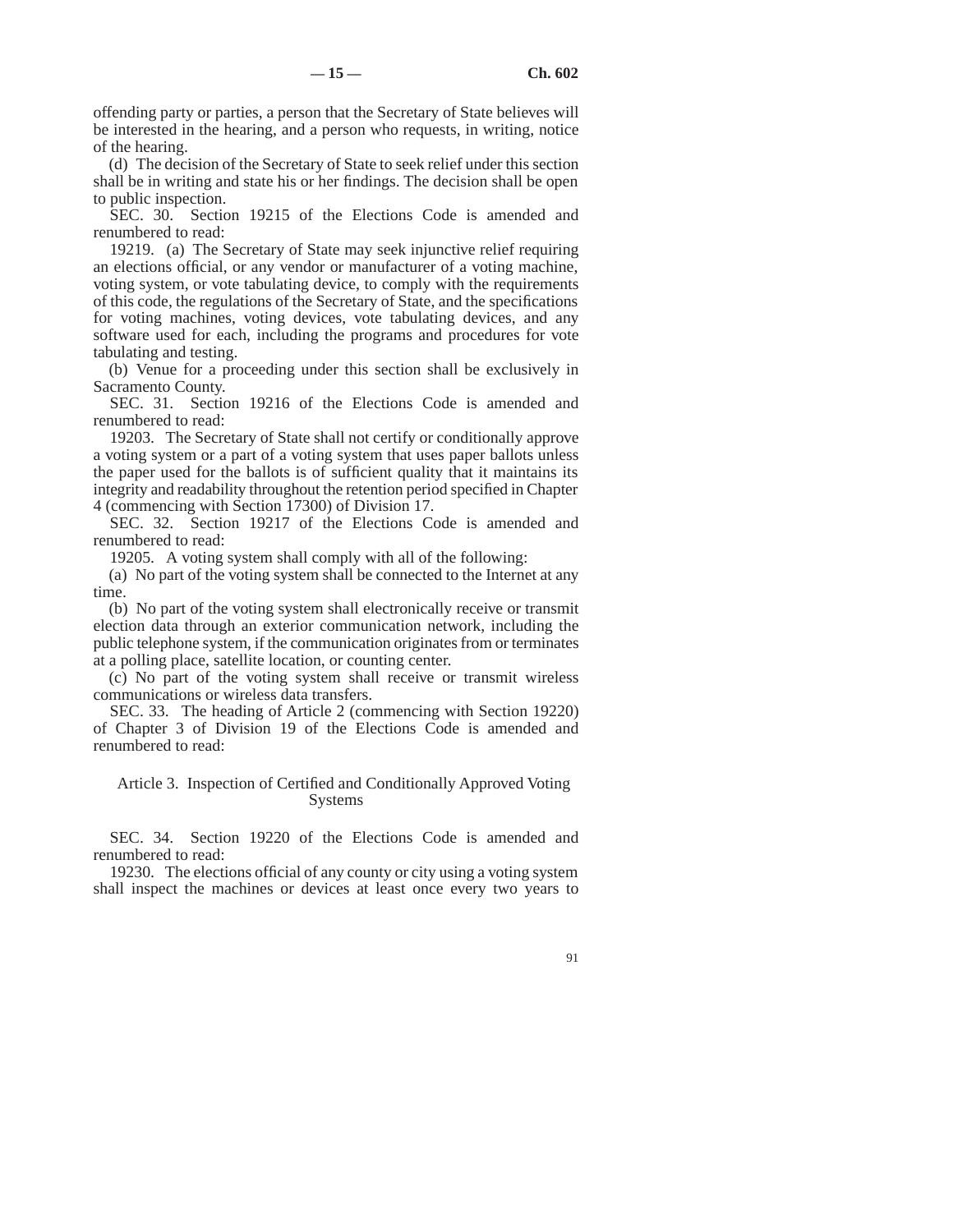determine their accuracy. Any county or city using leased or rented equipment shall determine if the equipment has been inspected for accuracy within the last two years before using it for any election. The inspection shall be made in accordance with regulations adopted and promulgated by the Secretary of State. The elections official shall certify the results of the inspection to the Secretary of State.

SEC. 35. Article 2 (commencing with Section 19220) is added to Chapter 3 of Division 19 of the Elections Code, to read:

### Article 2. Voting System Testing Agencies

19220. For purposes of this division, "state-approved testing agency" means a person or entity that is authorized by the Secretary of State to conduct the testing and examination of a voting system in connection with certification or conditional approval of the voting system pursuant to this division.

19221. The Secretary of State shall do all of the following:

(a) Publish requirements for the approval of state-approved testing agencies that are authorized to conduct the testing and examination of voting systems. Until the requirements are published, federally accredited voting system laboratories shall be used to conduct testing and examination.

(b) Approve and publish a list of authorized state-approved testing agencies.

19222. The person, corporation, or public agency applying for certification of a voting system is responsible for all costs associated with the testing of the voting system.

SEC. 36. Section 19221 of the Elections Code is amended and renumbered to read:

19231. (a) If the Secretary of State has reason to believe that a local inspection of equipment is not adequate, he or she may cause the equipment to be reexamined, at any time prior to six months before a statewide election, to ensure that the voting system or parts of the voting system perform to adopted standards and tabulate votes accurately.

(b) For the purpose of reexamining voting equipment, the Secretary of State may use state-approved testing agencies or expert technicians at the cost of the elections official.

(c) The Secretary of State shall furnish a complete report of the findings to the Governor, to the Attorney General, to each county elections official, to the chairpersons of the elections committees of the Assembly and Senate, and to the manufacturer of the equipment.

SEC. 37. Section 19222 of the Elections Code is amended and renumbered to read:

19232. The Secretary of State shall review voting systems periodically to determine if they are defective, obsolete, or otherwise unacceptable. The Secretary of State has the right to withdraw his or her certification or conditional approval previously granted under this chapter of any voting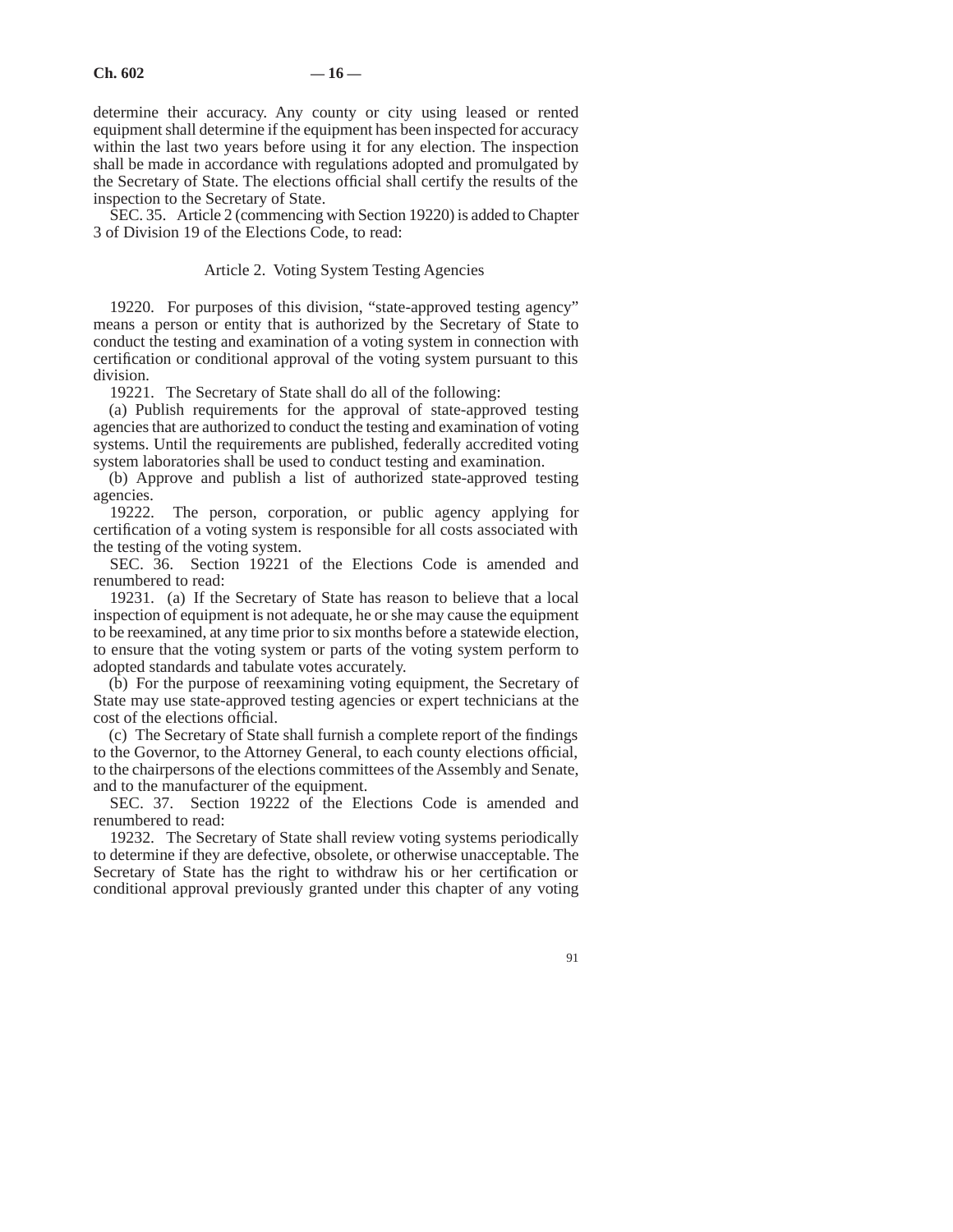system or part of a voting system should it be defective or prove unacceptable after such review. Six months' notice shall be given before withdrawing certification or conditional approval unless the Secretary of State for good cause shown makes a determination that a shorter notice period is necessary. Any withdrawal by the Secretary of State of his or her previous certification or conditional approval of a voting system or part of a voting system shall not be effective as to any election conducted within six months of that withdrawal.

SEC. 38. Section 19223 of the Elections Code is amended and renumbered to read:

19233. The Secretary of State shall conduct random audits of the software installed on direct recording electronic voting systems, as defined in Section 19271, to ensure that the installed software is identical to the software that has been approved for use on that voting system. The Secretary of State shall take steps to ensure that the process for conducting random audits does not intentionally cause a direct recording electronic voting system to become more vulnerable to any unauthorized changes to the software that has been approved for its use.

SEC. 39. The heading of Article 2.5 (commencing with Section 19225) of Chapter 3 of Division 19 of the Elections Code is amended and renumbered to read:

### Article 4. Accessible Voting Systems

SEC. 40. Section 19225 of the Elections Code is amended and renumbered to read:

19240. It is the intent of the Legislature that California voting system standards and elections comply with the provisions of the federal Help America Vote Act of 2002 (42 U.S.C. Sec. 15301 et seq.) that require voting systems be accessible for individuals with disabilities, including nonvisual accessibility for the blind and visually impaired, in a manner that provides the same opportunity for access and participation, including privacy and independence, as provided to other voters who are not disabled.

SEC. 41. Section 19226 of the Elections Code is amended and renumbered to read:

19241. As used in this article:

(a) "Access" means the ability to receive, use, select, and manipulate data and operate controls included in voting technology and systems.

(b) "Nonvisual" means synthesized speech, braille, and other output methods that do not require sight.

SEC. 42. Section 19227 of the Elections Code is amended and renumbered to read:

19242. (a) The Secretary of State shall adopt and publish rules and regulations governing any voting technology and systems used by the state or any political subdivision that provide voters with disabilities the access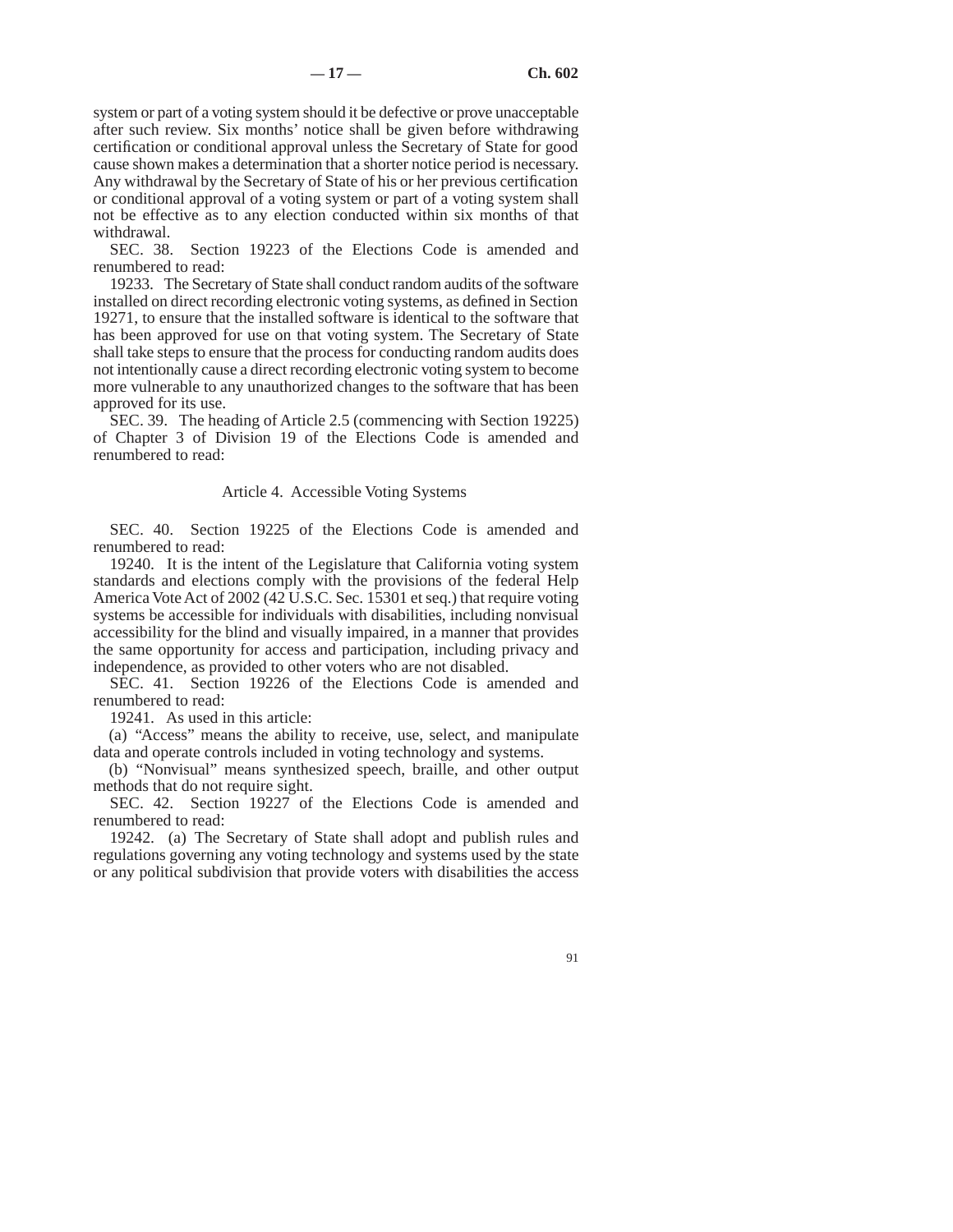required under the federal Help America Vote Act of 2002 (42 U.S.C. Sec. 15301 et seq.).

(b) At each polling place, at least one voting unit certified or conditionally approved by the Secretary of State shall provide voters with disabilities the access required under the federal Help America Vote Act of 2002 (42 U.S.C. Sec. 15301 et seq.).

(c) A local agency is not required to comply with subdivision (b) in an election in which a candidate for federal office does not appear on the ballot unless sufficient funds are available to implement that provision. Funds received from the proceeds of the Voting Modernization Bond Act of 2002 (Article 5 (commencing with Section 19250)), from federal funds made available to purchase new voting systems, or from any other source except the General Fund, shall be used for that purpose.

SEC. 43. Section 19227.5 of the Elections Code is amended and renumbered to read:

19243. In requiring access for voters with disabilities pursuant to this article, the Secretary of State shall obtain recommendations from representatives of blind consumer organizations, experts in accessible software and hardware design, and any other individual or organization the Secretary of State determines to be appropriate.

SEC. 44. Section 19228 of the Elections Code is amended and renumbered to read:

19244. Compliance with this article in regard to voting technology and systems purchased prior to the effective date of this article shall be achieved at the time of procurement of an upgrade or replacement of existing voting equipment or systems.

SEC. 45. Section 19229 of the Elections Code is amended and renumbered to read:

19245. (a) A person injured by a violation of this article may maintain an action for injunctive relief to enforce this article.

(b) An action for injunctive relief shall be commenced within four years after the cause of action accrues.

(c) For purposes of this section, a cause of action for a continuing violation accrues at the time of the latest violation.

SEC. 46. Section 19229.5 of the Elections Code is amended and renumbered to read:

19246. This article does not apply to voting by vote by mail ballot.

SEC. 47. The heading of Article 3 (commencing with Section 19230) of Chapter 3 of Division 19 of the Elections Code is amended and renumbered to read:

# Article 5. Voting Modernization Bond Act of 2002 (Shelley-Hertzberg Act)

SEC. 48. Section 19230 of the Elections Code is amended and renumbered to read: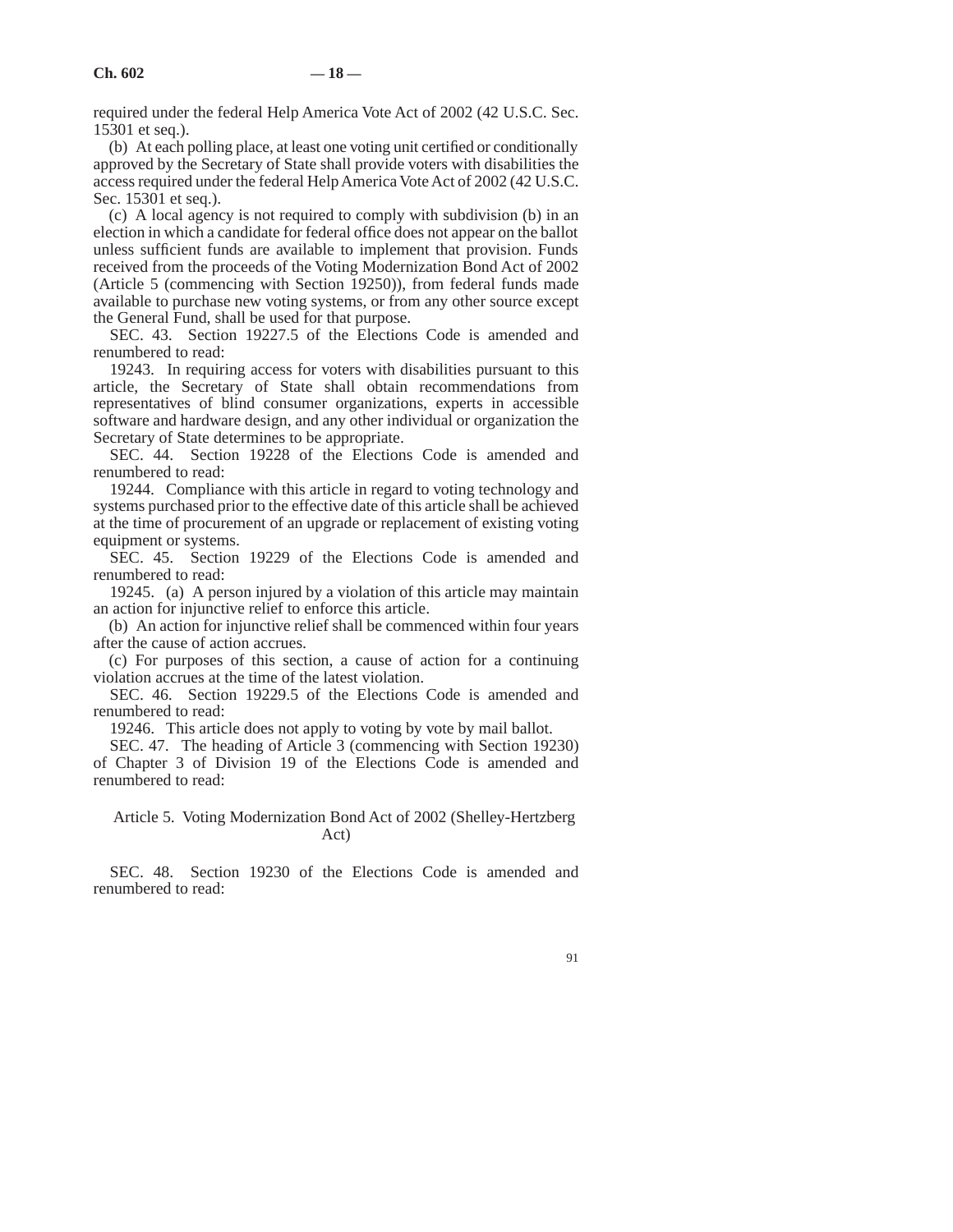19250. This article shall be known and may be cited as the Voting Modernization Bond Act of 2002 (Shelley-Hertzberg Act).

SEC. 49. Section 19231 of the Elections Code is amended and renumbered to read:

19251. The State General Obligation Bond Law (Chapter 4 (commencing with Section 16720) of Part 3 of Division 4 of Title 2 of the Government Code), except as otherwise provided herein, is adopted for the purpose of the issuance, sale, and repayment of, and otherwise providing with respect to, the bonds authorized to be issued by this article, and the provisions of that law are included in this article as though set out in full.

SEC. 50. Section 19232 of the Elections Code is amended and renumbered to read:

19252. As used in this article:

(a) "Board" means the Voting Modernization Board, established pursuant to Section 19256.

(b) "Bond" means a state general obligation bond issued pursuant to this article adopting the provisions of the State General Obligation Bond Law.

(c) "Bond act" means this article authorizing the issuance of state general obligation bonds and adopting the State General Obligation Bond Law by reference.

(d) "Committee" means the Voting Modernization Finance Committee, established pursuant to Section 19253.

(e) "Fund" means the Voting Modernization Fund, created pursuant to subdivision (b) of Section 19254.

(f) "Voting system" means any voting machine, voting device, or vote tabulating device that does not use prescored punch card ballots.

SEC. 51. Section 19233 of the Elections Code is amended and renumbered to read:

19253. (a) The Voting Modernization Finance Committee is hereby established for the purpose of authorizing the issuance and sale, pursuant to the State General Obligation Bond Law, of the bonds authorized by this article.

(b) The committee consists of the Controller, the Director of Finance, and the Treasurer, or their designated representatives, all of whom shall serve without compensation, and a majority of whom shall constitute a quorum. The Treasurer shall serve as chairperson of the committee. A majority of the committee may act for the committee.

(c) For purposes of this article, the Voting Modernization Finance Committee is "the committee" as that term is used in the State General Obligation Bond Law.

SEC. 52. Section 19234 of the Elections Code is amended and renumbered to read:

19254. (a) The committee may create a debt or debts, liability or liabilities, of the State of California, in the aggregate amount of not more than two hundred million dollars (\$200,000,000), exclusive of refunding bonds, in the manner provided herein for the purpose of creating a fund to assist counties in the purchase of updated voting systems.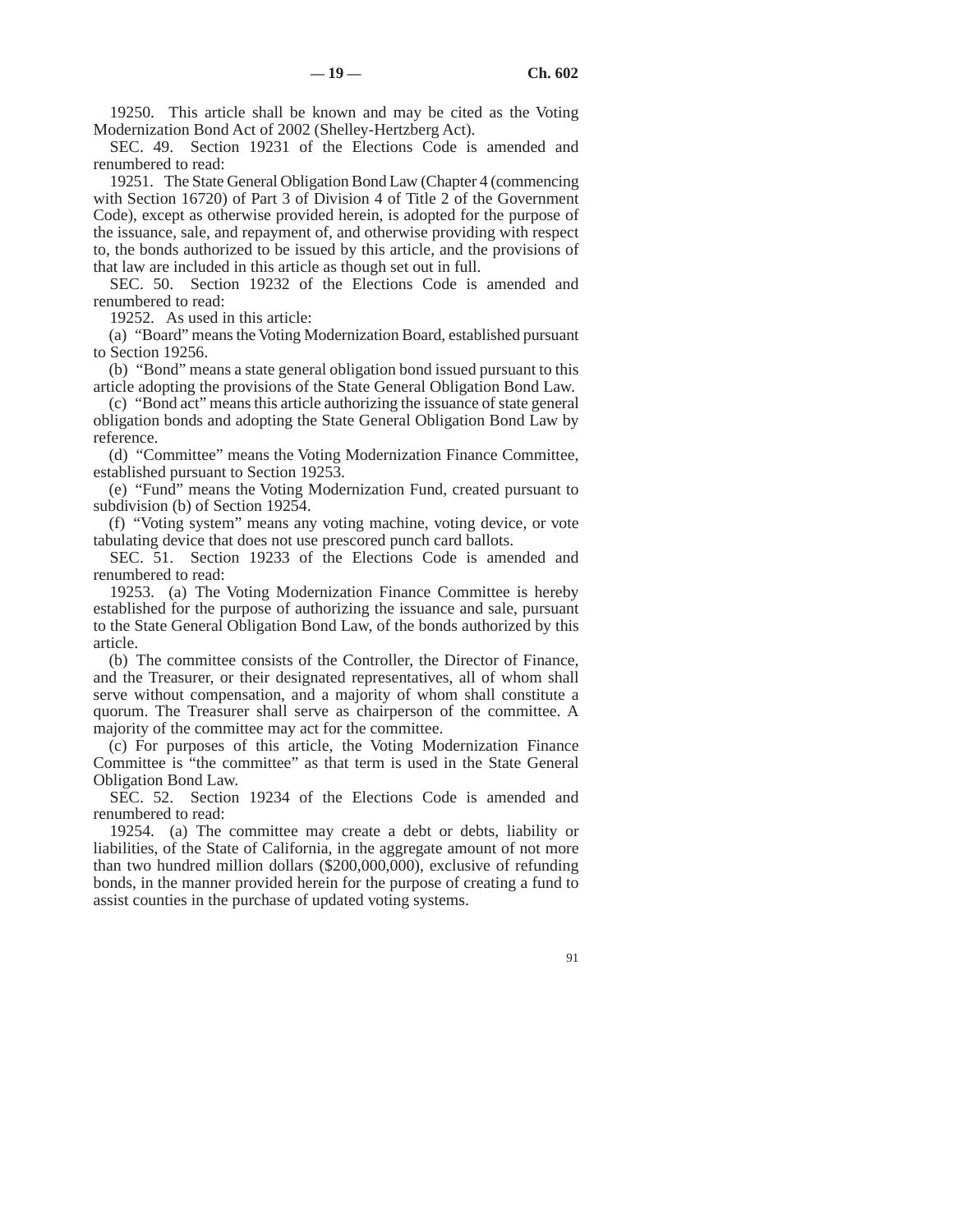(b) The proceeds of bonds issued and sold pursuant to this article shall be deposited in the Voting Modernization Fund, which is hereby established.

(c) A county is eligible to apply to the board for fund money if it meets all of the following requirements:

(1) The county has purchased a new voting system after January 1, 1999, and is continuing to make payments on that system on the date that this article becomes effective.

(2) The county matches fund moneys at a ratio of one dollar (\$1) of county moneys for every three dollars (\$3) of fund moneys.

(3) The county has not previously requested fund money for the purchase of a new voting system. Applications for expansion of an existing system or components related to a previously certified or conditionally approved application shall be accepted.

(d) (1) Fund moneys shall only be used to purchase systems certified or conditionally approved by the Secretary of State.

(2) A county may use fund moneys to contract and pay for the following:

(A) Research and development of a new voting system that has not been certified or conditionally approved by the Secretary of State and uses only nonproprietary software and firmware with disclosed source code, except for unmodified commercial off-the-shelf software and firmware, as defined in paragraph (1) of subdivision (a) of Section 19209.

(B) Manufacture of the minimum number of voting system units reasonably necessary for either of the following purposes:

(i) To test and seek certification or conditional approval for the voting system pursuant to Sections 19210 to 19214, inclusive.

(ii) To test and demonstrate the capabilities of the voting system in a pilot program pursuant to paragraph (2) of subdivision (b) of, and subdivision (c) of, Section 19209.

(3) Fund moneys shall not be used to purchase a voting system that uses prescored punch card ballots.

(e) Any voting system purchased using bond funds that does not require a voter to directly mark on the ballot must produce, at the time the voter votes his or her ballot or at the time the polls are closed, a paper version or representation of the voted ballot or of all the ballots cast on a unit of the voting system. The paper version shall not be provided to the voter but shall be retained by elections officials for use during the 1 percent manual recount or other recount, audit, or contest.

SEC. 53. Section 19234.5 of the Elections Code is amended and renumbered to read:

19255. The Legislature may amend subdivisions (c) and (d) of Section 19254 and Section 19256 by a statute, passed in each house of the Legislature by rollcall vote entered in the respective journals, by not less than two-thirds of the membership in each house concurring, if the statute is consistent with, and furthers the purposes of, this article.

SEC. 54. Section 19235 of the Elections Code is amended and renumbered to read: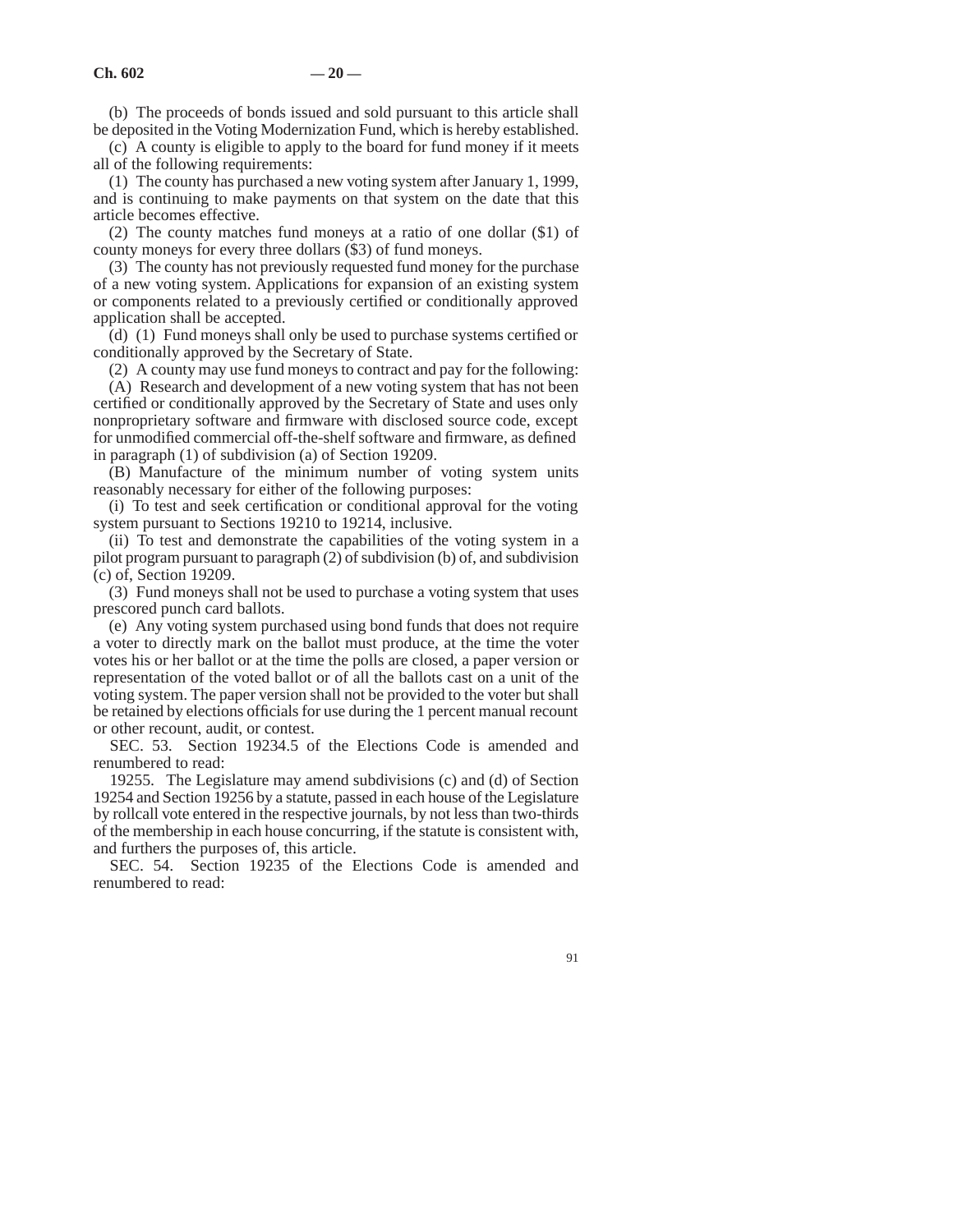19256. The Voting Modernization Board is hereby established and designated the "board" for purposes of the State General Obligation Bond Law, and for purposes of administering the Voting Modernization Fund. The board consists of five members, three selected by the Governor and two selected by the Secretary of State. The board shall have the authority to reject any application for fund money it deems inappropriate, excessive, or that does not comply with the intent of this article. A county whose application is rejected shall be allowed to submit an amended application.

SEC. 55. Section 19236 of the Elections Code is amended and renumbered to read:

19257. (a) All bonds authorized by this article, when duly sold and delivered as provided herein, constitute valid and legally binding general obligations of the State of California, and the full faith and credit of the state is hereby pledged for the punctual payment of both principal and interest thereof. The bonds issued pursuant to this article shall be repaid within 10 years from the date they are issued.

(b) There shall be collected annually, in the same manner and at the same time as other state revenue is collected, a sum of money, in addition to the ordinary revenues of the state, sufficient to pay the principal of, and interest on, the bonds as provided herein. All officers required by law to perform any duty in regard to the collection of state revenues shall collect this additional sum.

(c) On the dates on which funds are remitted pursuant to Section 16676 of the Government Code for the payment of the then maturing principal of, and interest on, the bonds in each fiscal year, there shall be returned to the General Fund all of the money in the fund, not in excess of the principal of, and interest on, any bonds then due and payable. If the money so returned on the remittance dates is less than the principal and interest then due and payable, the balance remaining unpaid shall be returned to the General Fund out of the fund as soon as it shall become available, together with interest thereon from the dates of maturity until returned, at the same rate of interest as borne by the bonds, compounded semiannually. This subdivision does not grant any lien on the fund or the moneys therein to holders of any bonds issued under this article. However, this subdivision shall not apply in the case of any debt service that is payable from the proceeds of any refunding bonds. For purposes of this subdivision, "debt service" means the principal (whether due at maturity, by redemption, or acceleration), premium, if any, or interest payable on any date to any series of bonds.

SEC. 56. Section 19237 of the Elections Code is amended and renumbered to read:

19258. Notwithstanding Section 13340 of the Government Code, there is hereby continuously appropriated from the General Fund, for purposes of this article, a sum of money that will equal both of the following:

(a) That sum annually necessary to pay the principal of, and the interest on, the bonds issued and sold as provided herein, as that principal and interest become due and payable.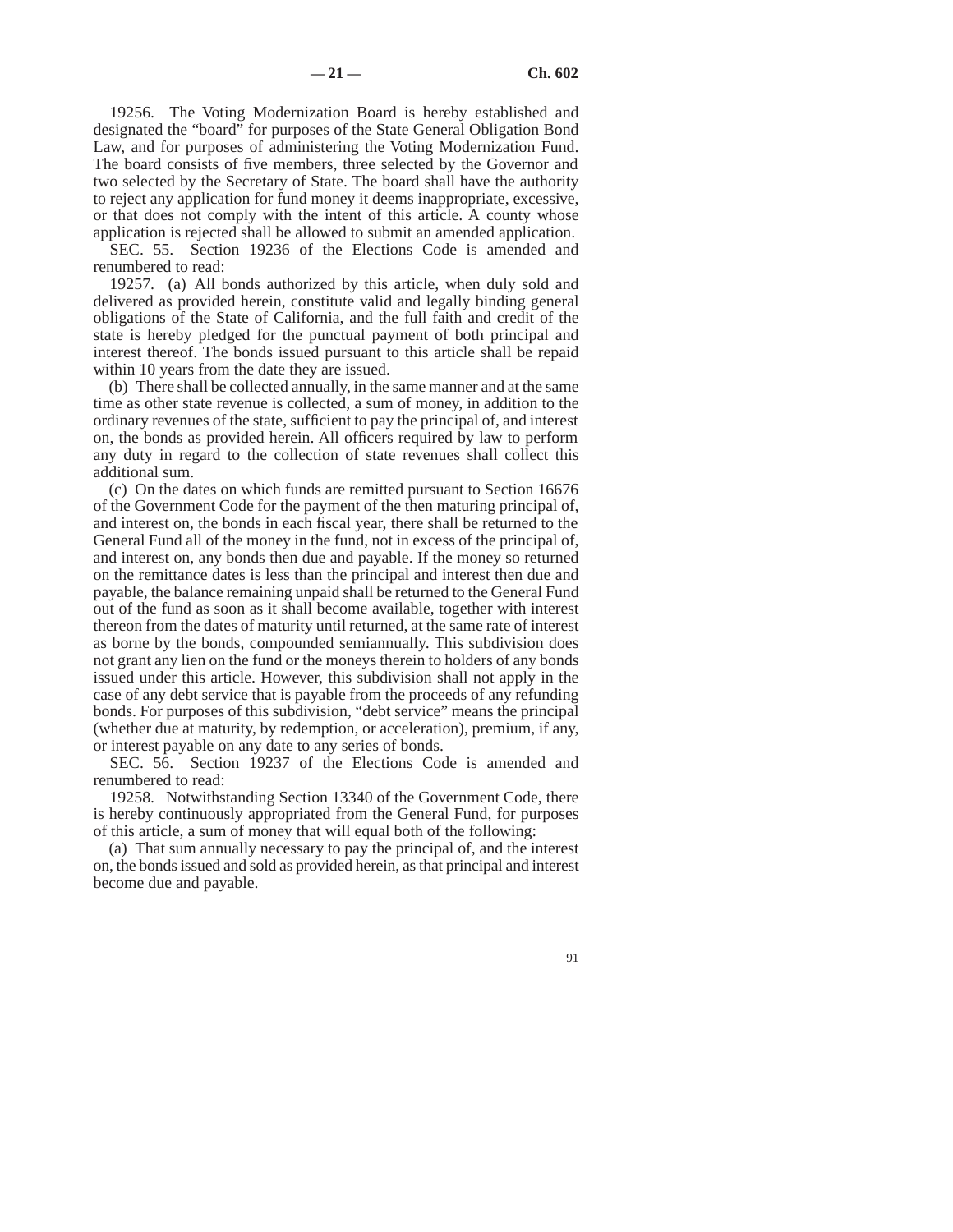(b) That sum necessary to carry out Section 19259, appropriated without regard to fiscal years.

SEC. 57. Section 19238 of the Elections Code is amended and renumbered to read:

19259. For purposes of this article, the Director of Finance may, by executive order, authorize the withdrawal from the General Fund of a sum of money not to exceed the amount of the unsold bonds that have been authorized by the committee to be sold pursuant to this article. Any sums withdrawn shall be deposited in the fund. All moneys made available under this section to the board shall be returned by the board to the General Fund, plus the interest that the amounts would have earned in the Pooled Money Investment Account, from the sale of bonds for the purpose of carrying out this article.

SEC. 58. Section 19239 of the Elections Code is amended and renumbered to read:

19260. The board may request the Pooled Money Investment Board to make a loan from the Pooled Money Investment Account, in accordance with Section 16312 of the Government Code, for the purpose of carrying out this article. The amount of the request shall not exceed the amount of unsold bonds which the committee has, by resolution, authorized to be sold for the purpose of carrying out this article. The board shall execute whatever documents are required by the Pooled Money Investment Board to obtain and repay the loan. Any amounts loaned shall be deposited in the fund to be allocated by the board in accordance with this article.

SEC. 59. Section 19240 of the Elections Code is amended and renumbered to read:

19261. Upon request of the board, supported by a statement of its plans and projects approved by the Governor, the committee shall determine whether to issue any bonds authorized under this article in order to carry out the board's plans and projects and, if so, the amount of bonds to be issued and sold. Successive issues of bonds may be authorized and sold to carry out these plans and projects progressively, and it is not necessary that all of the bonds be issued or sold at any one time.

SEC. 60. Section 19241 of the Elections Code is amended and renumbered to read:

19262. (a) The committee may authorize the Treasurer to sell all or any part of the bonds authorized by this article at the time or times established by the Treasurer.

(b) Whenever the committee deems it necessary for an effective sale of the bonds, the committee may authorize the Treasurer to sell any issue of bonds at less than their par value, notwithstanding Section 16754 of the Government Code. However, the discount on the bonds shall not exceed 3 percent of the par value thereof.

SEC. 61. Section 19242 of the Elections Code is amended and renumbered to read:

19263. Out of the first money realized from the sale of bonds as provided by this article, there shall be redeposited in the General Obligation Bond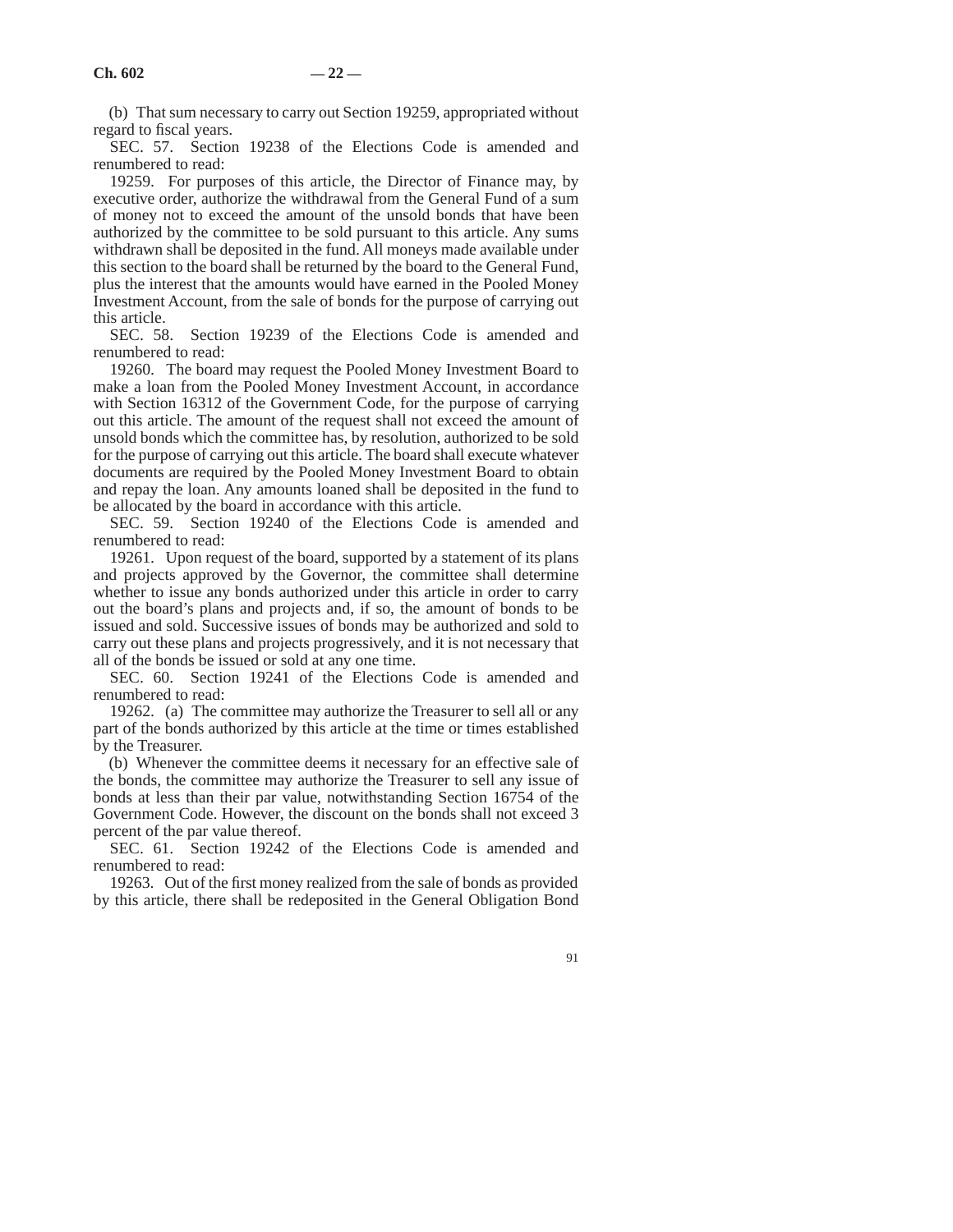Expense Revolving Fund, established by Section 16724.5 of the Government Code, the amount of all expenditures made for purposes specified in that section, and this money may be used for the same purpose and repaid in the same manner whenever additional bond sales are made.

SEC. 62. Section 19243 of the Elections Code is amended and renumbered to read:

19264. Any bonds issued and sold pursuant to this article may be refunded in accordance with Article 6 (commencing with Section 16780) of Chapter 4 of Part 3 of Division 2 of Title 2 of the Government Code. The approval of the voters for the issuance of bonds under this article includes approval for the issuance of bonds issued to refund bonds originally issued or any previously issued refunding bonds.

SEC. 63. Section 19244 of the Elections Code is amended and renumbered to read:

19265. Notwithstanding any provision of the bond act, if the Treasurer sells bonds under this article for which bond counsel has issued an opinion to the effect that the interest on the bonds is excludable from gross income for purposes of federal income tax, subject to any conditions which may be designated, the Treasurer may establish separate accounts for the investment of bond proceeds and for the earnings on those proceeds, and may use those proceeds or earnings to pay any rebate, penalty, or other payment required by federal law or take any other action with respect to the investment and use of bond proceeds required or permitted under federal law necessary to maintain the tax-exempt status of the bonds or to obtain any other advantage under federal law on behalf of the funds of this state.

SEC. 64. Section 19245 of the Elections Code is amended and renumbered to read:

19266. The Legislature hereby finds and declares that, inasmuch as the proceeds from the sale of bonds authorized by this article are not "proceeds of taxes" as that term is used in Article XIIIB of the California Constitution, the disbursement of these proceeds is not subject to the limitations imposed by Article XIII B.

SEC. 65. The heading of Article 4 (commencing with Section 19250) of Chapter 3 of Division 19 of the Elections Code is amended and renumbered to read:

Article 6. Direct Recording Electronic Voting Systems

SEC. 66. Section 19250 of the Elections Code is amended and renumbered to read:

19270. (a) The Secretary of State shall not certify or conditionally approve a direct recording electronic voting system unless the system includes an accessible voter verified paper audit trail.

(b) On and after January 1, 2006, a city or county shall not contract for or purchase a direct recording electronic voting system unless the system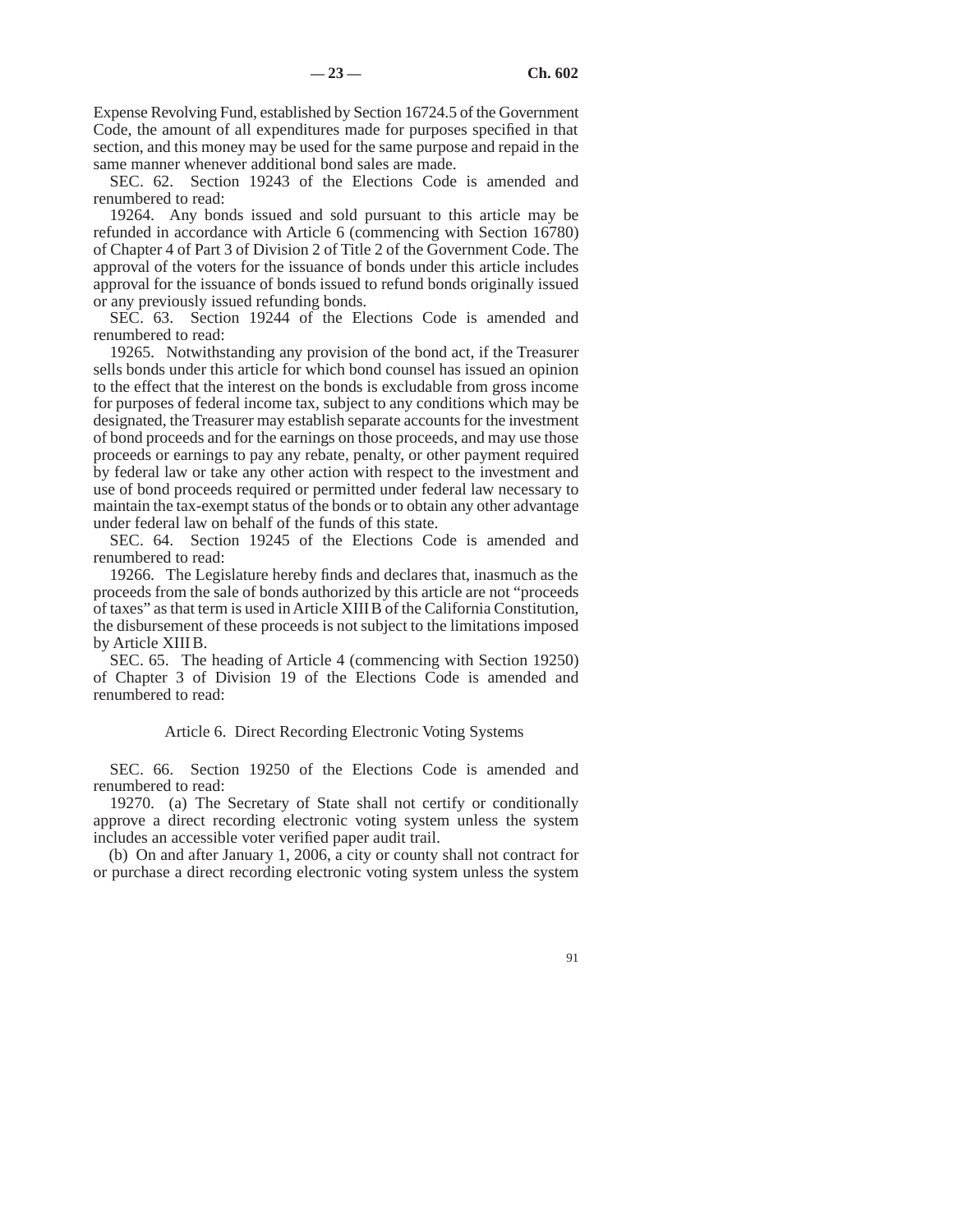has been certified or conditionally approved for use by the Secretary of State.

(c) As of January 1, 2006, all direct recording electronic voting systems in use on that date, regardless of the date it was contracted for or purchased, shall have received federal qualification and include an accessible voter verified paper audit trail. If the direct recording electronic voting system does not include an accessible voter verified paper audit trail, the system shall be replaced or modified to include an accessible voter verified paper audit trail.

(d) All direct recording electronic voting systems shall include a method by which a voter may electronically verify, through a nonvisual method, the information that is contained on the paper record copy of that voter's ballot.

(e) A paper record copy that is printed by a voter verified paper audit trail component shall be printed in the same language that the voter used when casting his or her ballot on the direct recording electronic voting system. For languages that lack a written form, the paper record copy shall be printed in English.

SEC. 67. Section 19251 of the Elections Code is amended and renumbered to read:

19271. As used in this article:

(a) "Accessible" means that the information provided on the paper record copy from the voter verified paper audit trail mechanism is provided or conveyed to voters via both a visual and a nonvisual method, such as through an audio component.

(b) "Direct recording electronic voting system" means a voting system that records a vote electronically and does not require or permit the voter to record his or her vote directly onto a tangible ballot.

(c) "Voter verified paper audit trail" means a component of a direct recording electronic voting system that prints a contemporaneous paper record copy of each electronic ballot and allows each voter to confirm his or her selections before the voter casts his or her ballot.

(d) "Federal qualification" means the system has been certified, if applicable, by means of qualification testing by a nationally recognized test laboratory and has met or exceeded the minimum requirements set forth in the Performance and Text Standards for Punch Card, Mark Sense, and Direct Recording Electronic Voting Systems, or in any successor voluntary standard document, developed and promulgated by the Federal Election Commission, the Election Assistance Commission, or the National Institute of Standards and Technology.

(e) "Paper record copy" means an auditable document printed by a voter verified paper audit trail component that corresponds to the voter's electronic vote and lists the contests on the ballot and the voter's selections for those contests. A paper record copy is not a ballot.

(f) "Parallel monitoring" means the testing of a randomly selected sampling of voting equipment on election day designed to simulate actual election conditions to confirm that the system is registering votes accurately.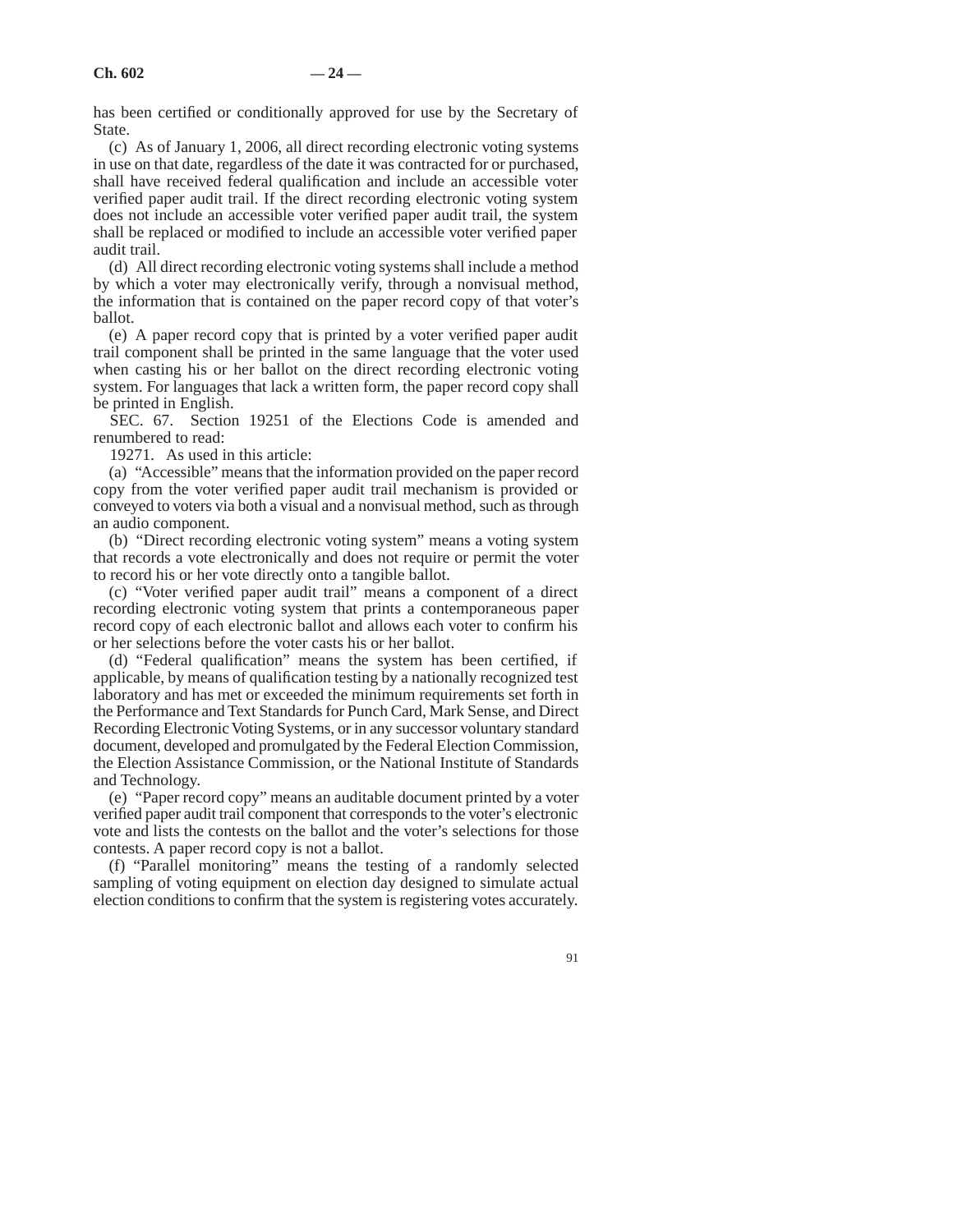SEC. 68. Section 19252 of the Elections Code is amended and renumbered to read:

19272. To the extent that they are available for expenditure for the purposes of this article, federal funds or moneys from the Voting Modernization Fund, created pursuant to subdivision (b) of Section 19254, shall be used. No moneys from the General Fund shall be expended for the purposes of this article.

SEC. 69. Section 19253 of the Elections Code is amended and renumbered to read:

19273. (a) On a direct recording electronic voting system, the electronic record of each vote shall be considered the official record of the vote, except as provided in subdivision (b).

(b) (1) The voter verified paper audit trail shall be considered the official paper audit record and shall be used for the required 1-percent manual tally described in Section 15360 and any full recount or post-election audit.

(2) The voter verified paper audit trail shall govern if there is any difference between it and the electronic record during a 1-percent manual tally, full recount, or post-election audit.

SEC. 70. Section 19254 of the Elections Code is amended and renumbered to read:

19274. The Secretary of State shall not certify or conditionally approve a direct recording electronic voting system unless the paper used for its voter verified paper audit trail is of sufficient quality that it maintains its integrity and readability throughout the retention period specified in Chapter 4 (commencing with Section 17300) of Division 17.

SEC. 71. Section 19255 of the Elections Code is amended and renumbered to read:

19275. (a) For each statewide election, the Secretary of State shall conduct parallel monitoring of each direct recording electronic voting system on which ballots will be cast. This section shall only apply to precincts that have more than one direct recording electronic voting system.

(b) The results of the parallel monitoring shall be made available prior to the certification of the election.

SEC. 72. The heading of Chapter 3.5 (commencing with Section 19260) of Division 19 of the Elections Code is amended to read:

Chapter 3.5. Certification of Ballot Marking Systems

SEC. 73. Section 19260 of the Elections Code is amended and renumbered to read:

19280. The Secretary of State shall not certify or conditionally approve a ballot marking system, or part of a ballot marking system, unless it fulfills the requirements of this code and the regulations of the Secretary of State.

SEC. 74. Section 19261 of the Elections Code is amended and renumbered to read: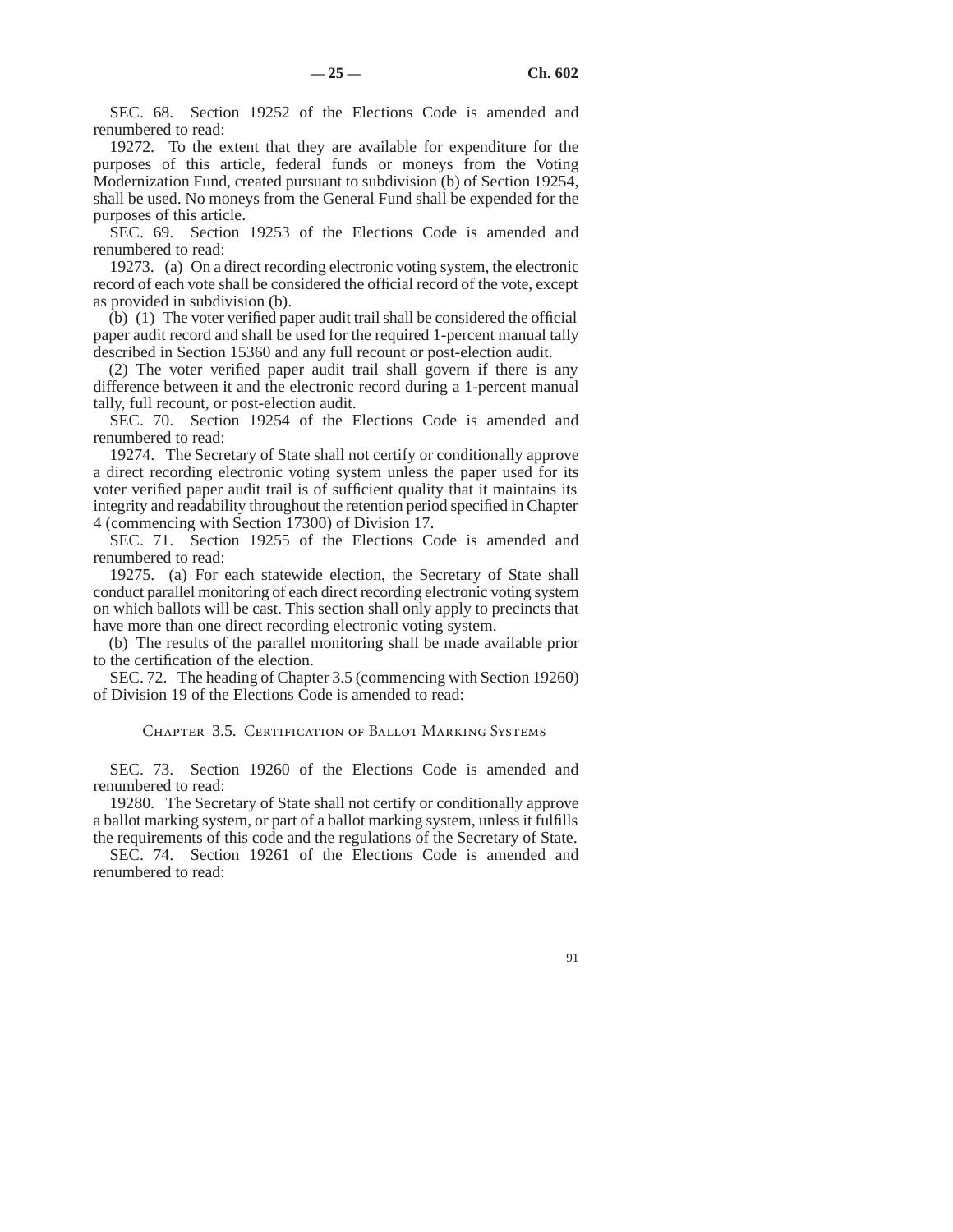19281. (a) A ballot marking system, in whole or in part, shall not be used unless it has been certified or conditionally approved by the Secretary of State prior to the election at which it is to be first used.

(b) All other uses of a ballot marking system shall be subject to the provisions of Section 19202.

SEC. 75. Section 19262 of the Elections Code is amended and renumbered to read:

19284. (a) A person, corporation, or public agency owning or having an interest in the sale or acquisition of a ballot marking system or a part of a ballot marking system may apply to the Secretary of State for certification or conditional approval that includes testing and examination of the applicant's system and a report on the findings, which shall include the accuracy and efficiency of the ballot marking system. As part of its application, the applicant of a ballot marking system or a part of a ballot marking system shall notify the Secretary of State in writing of any known defect, fault, or failure of the version of the hardware, software, or firmware of the ballot marking system or a part of the ballot marking system submitted. The Secretary of State shall not begin his or her certification process until he or she receives a completed application from the applicant of the ballot marking system or a part of the ballot marking system. The applicant shall also notify the Secretary of State in writing of any defect, fault, or failure of the version of the hardware, software, or firmware of the ballot marking system or a part of the ballot marking system submitted that is discovered after the application is submitted and before the Secretary of State submits the report required by Section 19288. The Secretary of State shall complete his or her examination without undue delay.

(b) After receiving an applicant's written notification of a defect, fault, or failure, the Secretary of State shall notify the United States Election Assistance Commission or its successor entity of the problem as soon as practicable so as to present a reasonably complete description of the problem. The Secretary of State shall subsequently submit a report regarding the problem to the United States Election Assistance Commission or its successor entity. The report shall include any report regarding the problem submitted to the Secretary of State by the applicant.

(c) As used in this chapter:

(1) "Defect" means any flaw in the hardware or documentation of a ballot marking system that could result in a state of unfitness for use or nonconformance to the manufacturer's specifications or applicable law.

(2) "Failure" means a discrepancy between the external results of the operation of any software or firmware in a ballot marking system and the manufacturer's product requirements for that software or firmware or applicable law.

(3) "Fault" means a step, process, or data definition in any software or firmware in a ballot marking system that is incorrect under the manufacturer's program specification or applicable law.

SEC. 76. Section 19263 of the Elections Code is amended and renumbered to read: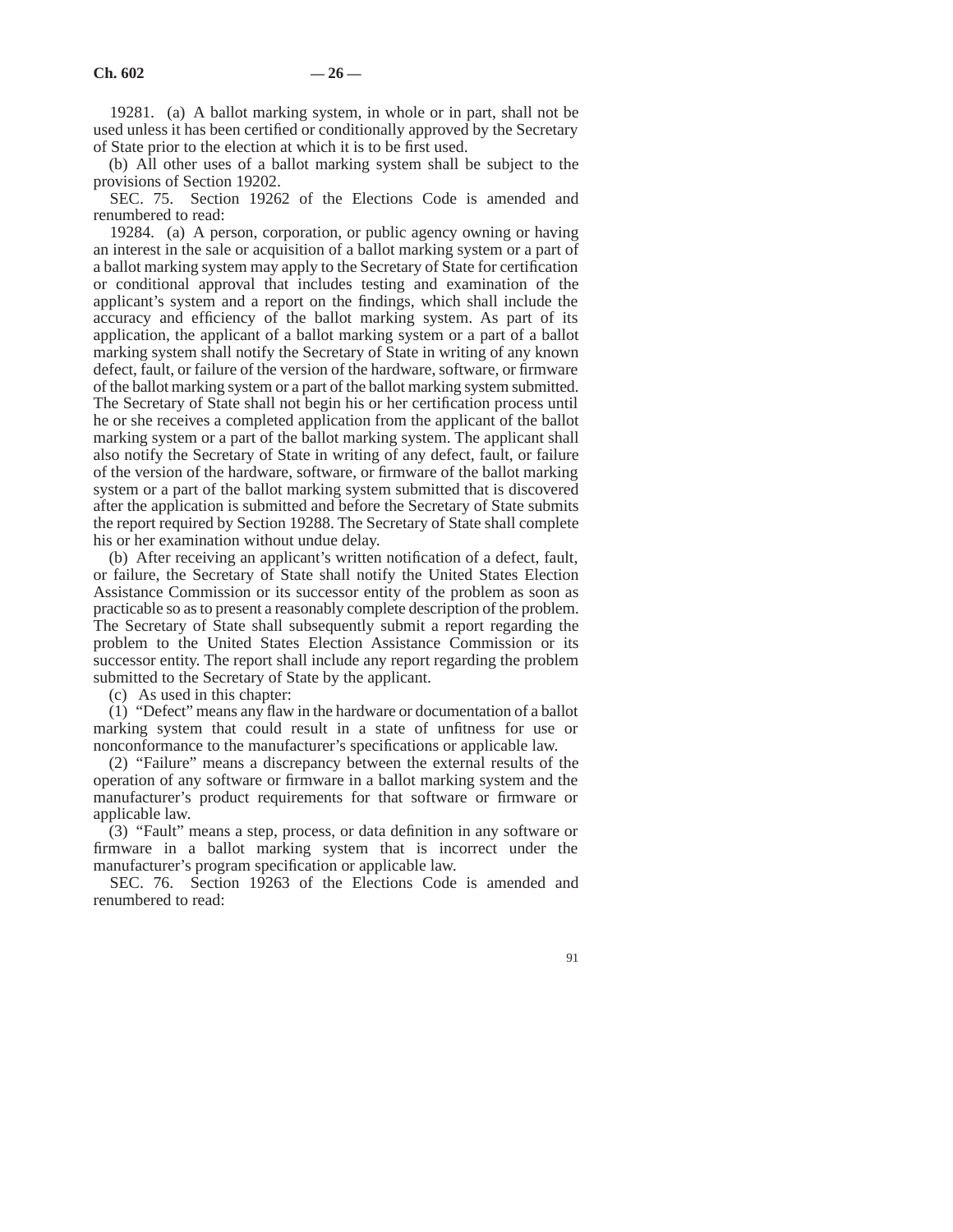19285. The Secretary of State shall use a state-approved testing agency or expert technicians to examine ballot marking systems proposed for use or sale in this state. He or she shall furnish a complete report of the findings of the examination and testing to the Governor and the Attorney General.

SEC. 77. Section 19264 of the Elections Code is amended and renumbered to read:

19287. (a) Prior to publishing his or her decision to certify, conditionally approve, or withhold certification of a ballot marking system, the Secretary of State shall provide for a 30-day public review period and conduct a public hearing to give interested persons an opportunity to review testing and examination reports and express their views for or against certification or conditional approval of the ballot marking system.

(b) The Secretary of State shall give notice of the public review period and hearing in the manner prescribed in Section 6064 of the Government Code in a newspaper of general circulation published in Sacramento County. The Secretary of State shall also provide notice of the hearing on his or her Internet Web site. The Secretary of State shall transmit written notice of the hearing, at least 14 days prior to the public review period and hearing, to each county elections official, to any person that the Secretary of State believes will be interested in the public review period and hearing, and to any person who requests, in writing, notice of the public review period and hearing.

(c) The decision of the Secretary of State to certify, conditionally approve, or withhold certification of a ballot marking system shall be in writing and shall state the findings of the Secretary of State. The decision shall be open to public inspection.

SEC. 78. Section 19265 of the Elections Code is repealed.

SEC. 79. Section 19266 of the Elections Code is repealed.

SEC. 80. Section 19267 of the Elections Code is amended and renumbered to read:

19288. Within 60 days after the completion of the examination of a ballot marking system, the Secretary of State shall make publicly available a report stating whether the ballot marking system has been certified or conditionally approved, or whether certification has been withheld.

SEC. 81. Section 19268 of the Elections Code is repealed.

SEC. 82. Section 19269 of the Elections Code is amended and renumbered to read:

19289. Within 10 days after issuing and filing a certification decision and associated testing reports, the Secretary of State shall make available to the public a full and complete copy of the certification report and all associated documentation, except that portions of the report or documentation that contain information that the Secretary of State determines to be confidential or proprietary shall not be made publicly available. The Secretary of State shall notify the board of supervisors and elections official of each county of the availability of the report and associated documentation.

SEC. 83. Section 19270 of the Elections Code is amended and renumbered to read: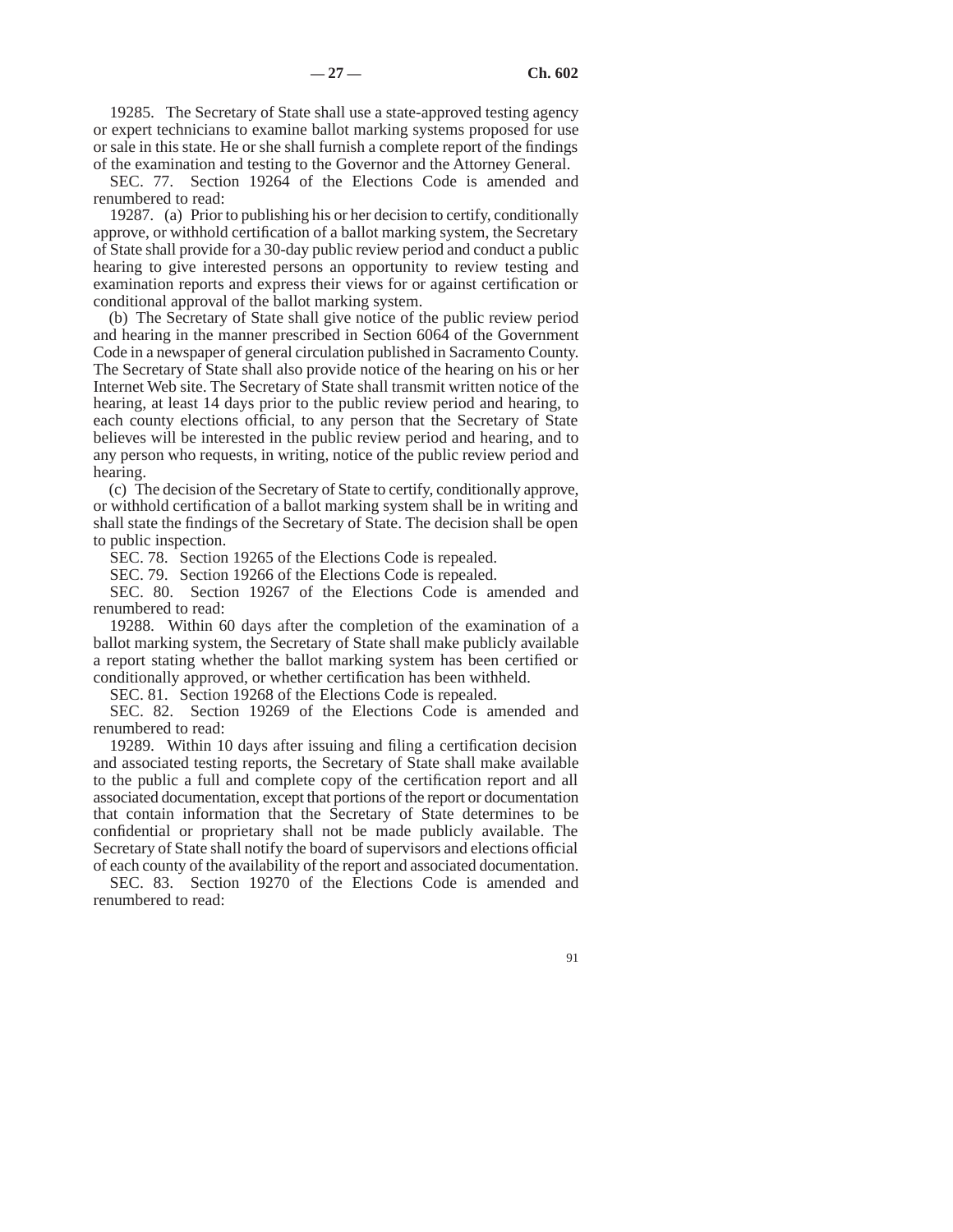19290. (a) If a ballot marking system has been certified or conditionally approved by the Secretary of State, the vendor or, in cases where the system is publicly owned, the jurisdiction shall notify the Secretary of State and all local elections officials who use the system in writing of any defect, fault, or failure of the hardware, software, or firmware of the system or a part of the system within 30 calendar days after the vendor or jurisdiction learns of the defect, fault, or failure.

(b) After receiving written notification of a defect, fault, or failure pursuant to subdivision (a), the Secretary of State shall notify the United States Election Assistance Commission or its successor entity of the problem as soon as practicable so as to present a reasonably complete description of the problem. The Secretary of State shall subsequently submit a report regarding the problem to the United States Election Assistance Commission or its successor entity. The report shall include any report regarding the problem submitted to the Secretary of State.

SEC. 84. Section 19271 of the Elections Code is amended and renumbered to read:

19291. If a ballot marking system has been certified or conditionally approved by the Secretary of State, it shall not be changed or modified until the Secretary of State has been notified in writing and has determined that the change or modification does not impair its accuracy and efficiency sufficient to require a reexamination and recertification or reapproval pursuant to this chapter. The Secretary of State may adopt rules and regulations governing the procedures to be followed in making his or her determination as to whether the change or modification impairs accuracy or efficiency.

SEC. 85. Section 19272 of the Elections Code is amended and renumbered to read:

19292. The Secretary of State may seek injunctive and administrative relief if a ballot marking system has been compromised by the addition or deletion of hardware, software, or firmware without prior approval or is defective due to a known hardware, software, or firmware defect, fault, or failure that has not been disclosed pursuant to Section 19284 or 19290.

SEC. 86. Section 19273 of the Elections Code is amended and renumbered to read:

19293. (a) The Secretary of State may seek all of the following relief for an unauthorized change in hardware, software, or firmware in a ballot marking system certified or conditionally approved in California:

(1) A civil penalty from the offending party or parties, not to exceed ten thousand dollars (\$10,000) per violation. For purposes of this subdivision, each ballot marking system component found to contain the unauthorized hardware, software, or firmware shall be considered a separate violation. A penalty imposed pursuant to this subdivision shall be apportioned 50 percent to the county in which the violation occurred, if applicable, and 50 percent to the office of the Secretary of State for purposes of bolstering ballot marking system security efforts.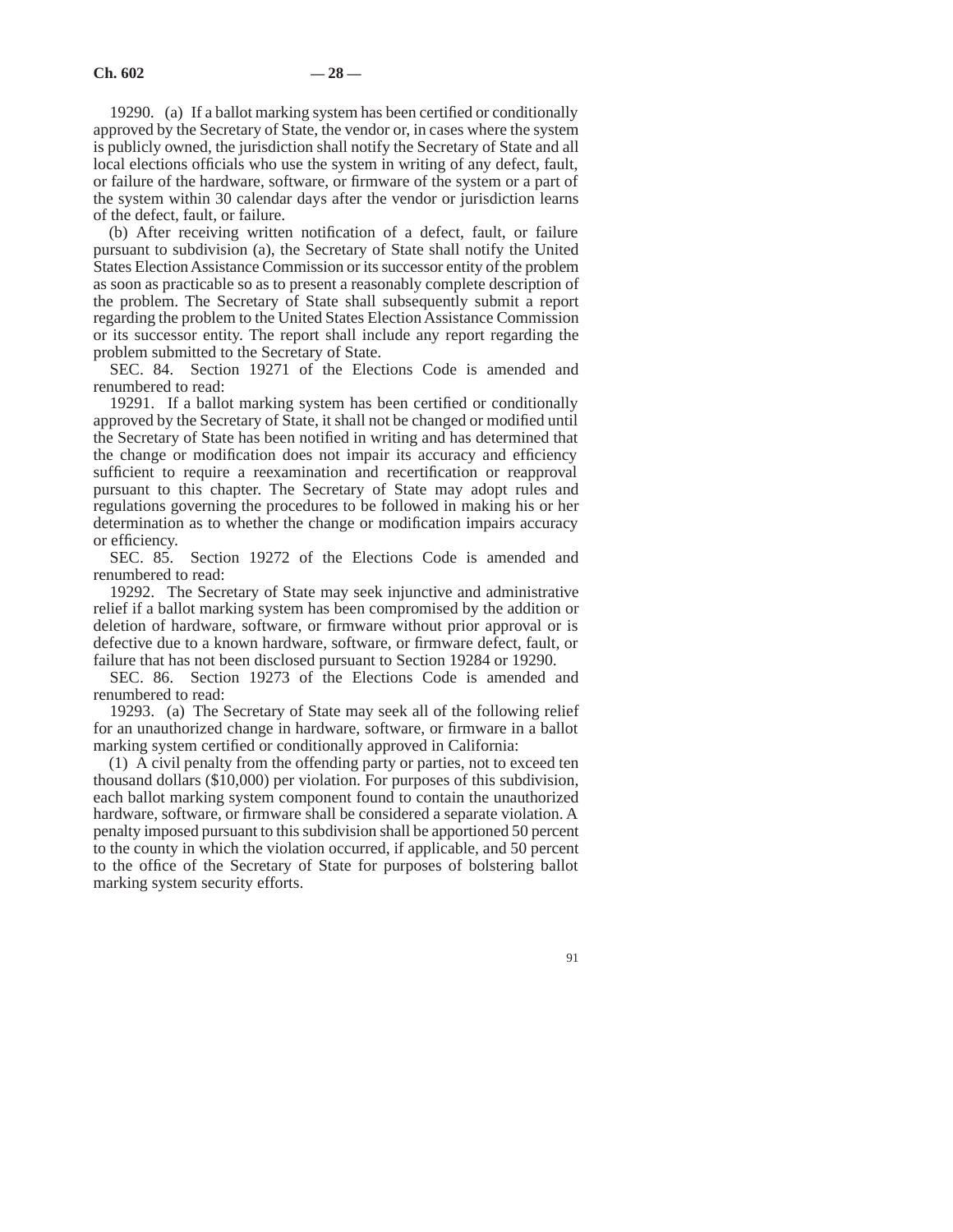(2) Immediate commencement of proceedings to withdraw certification or conditional approval for the ballot marking system in question.

(3) Prohibiting the manufacturer or vendor of a ballot marking system from doing elections-related business in the state for one, two, or three years.

(4) Refund of all moneys paid by a local agency for a ballot marking system or a part of a ballot marking system that is compromised by an unauthorized change or modification, whether or not the ballot marking system has been used in an election.

(5) Any other remedial actions authorized by law to prevent unjust enrichment of the offending party.

(b) (1) The Secretary of State may seek all of the following relief for a known but undisclosed defect, fault, or failure in a ballot marking system or part of a ballot marking system certified or conditionally approved in California:

(A) Refund of all moneys paid by a local agency for a ballot marking system or part of a ballot marking system that is defective due to a known but undisclosed defect, fault, or failure, whether or not the ballot marking system has been used in an election.

(B) A civil penalty from the offending party or parties, not to exceed fifty thousand dollars (\$50,000) per violation. For purposes of this subdivision, each defect, fault, or failure shall be considered a separate violation. A defect, fault, or failure constitutes a single violation regardless of the number of ballot marking system units in which the defect, fault, or failure is found.

(C) In addition to any other penalties or remedies established by this section, the offending party or parties shall be liable in the amount of one thousand dollars (\$1,000) per day after the applicable deadline established in Section 19290 until the required disclosure is filed with the Secretary of State.

(2) A penalty imposed pursuant to subparagraph (B) or (C) of paragraph (1) shall be deposited in the General Fund.

(c) Before seeking any measure of relief under this section, the Secretary of State shall hold a public hearing. The Secretary of State shall give notice of the hearing in the manner prescribed by Section 6064 of the Government Code in a newspaper of general circulation published in Sacramento County. The Secretary of State also shall transmit written notice of the hearing, at least 30 days prior to the hearing, to each county elections official, the offending party or parties, any persons that the Secretary of State believes will be interested in the hearing, and any persons who request, in writing, notice of the hearing.

(d) The decision of the Secretary of State to seek relief under this section shall be in writing and state his or her findings. The decision shall be open to public inspection.

SEC. 87. Section 19274 of the Elections Code is amended and renumbered to read:

19294. (a) The Secretary of State may seek injunctive relief requiring an elections official, or any vendor or manufacturer of a ballot marking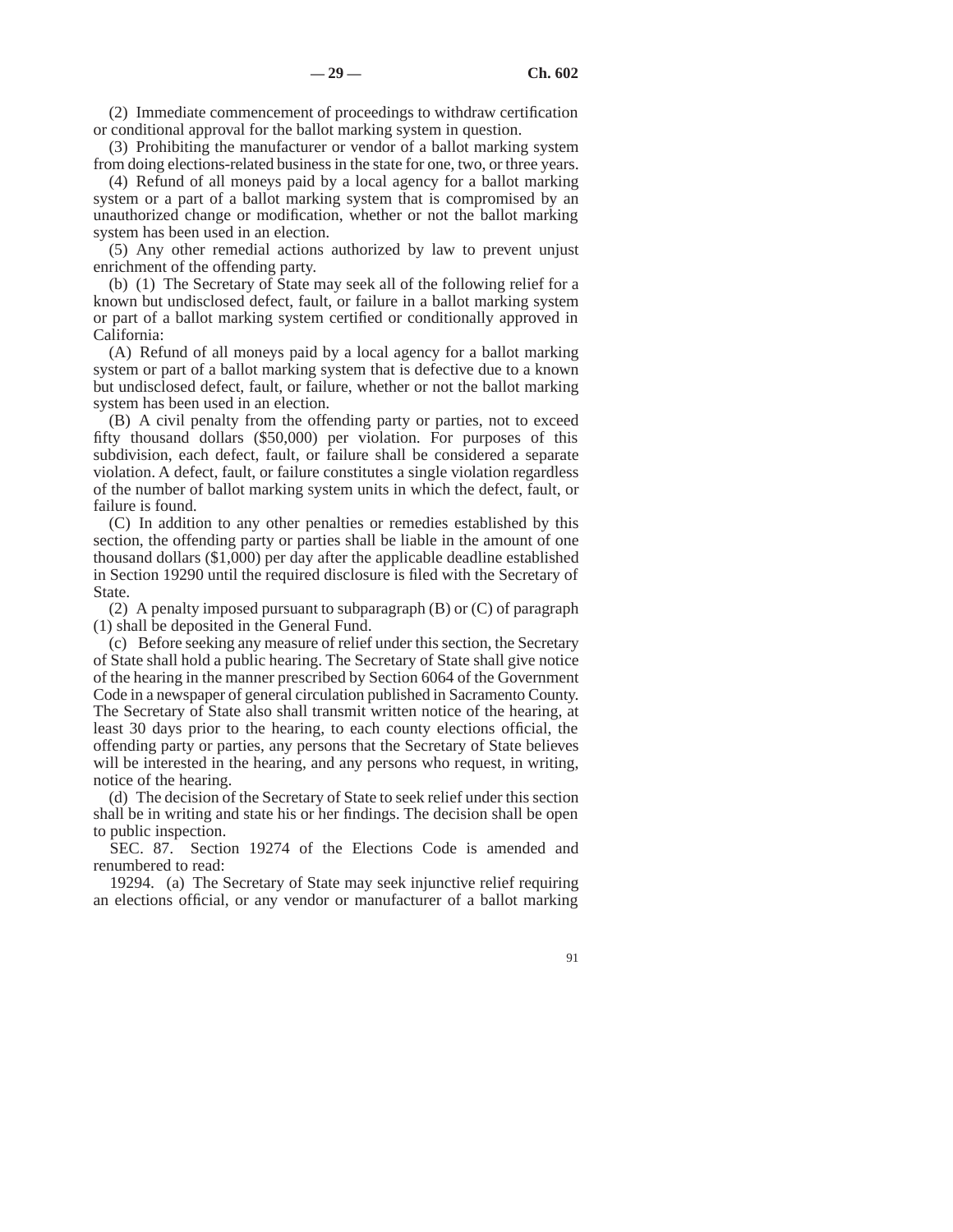system, to comply with the requirements of this code, the regulations of the Secretary of State, and the specifications for the ballot marking system and its software, including the programs and procedures for vote marking and testing.

(b) Venue for a proceeding under this section shall be exclusively in Sacramento County.

SEC. 88. Section 19275 of the Elections Code is amended and renumbered to read:

19295. A ballot marking system or part of a ballot marking system shall not do any of the following:

(a) Have the capability, including an optional capability, to use a remote server to mark a voter's selections transmitted to the server from the voter's computer via the Internet.

(b) Have the capability, including an optional capability, to store any voter identifiable selections on any remote server.

(c) Have the capability, including the optional capability, to tabulate votes.

SEC. 89. Section 19282 is added to the Elections Code, to read:

19282. The Secretary of State shall not certify or conditionally approve any ballot marking system that includes features that permit a voter to produce, and leave the polling place with, a copy or facsimile of the ballot cast by the voter at that polling place.

SEC. 90. Section 19283 is added to the Elections Code, to read:

19283. (a) The Secretary of State shall adopt and publish standards and regulations governing the use of ballot marking systems. The Secretary of State may also adopt, in whole or in part, voluntary federal ballot marking voting system standards established by the United States Election Assistance Commission or its successor agency.

(b) Ballot marking system standards adopted by the Secretary of State pursuant to subdivision (a) shall include, but not be limited to, all of the following requirements:

(1) The machine or device and its software shall be suitable for the purpose for which it is intended.

(2) The ballot marking system shall preserve the secrecy of the ballot.

(3) The ballot marking system shall be safe from fraud or manipulation.

(4) The ballot marking system shall be accessible to voters with disabilities and to voters who require assistance in a language other than English if the language is one in which a ballot or ballot materials are required to be made available to voters.

SEC. 91. Section 19286 is added to the Elections Code, to read:

19286. The person, corporation, or public agency applying for certification of a ballot marking system is responsible for all costs associated with the testing and examination of the ballot marking system.

SEC. 92. Section 6.5 of this bill shall only become operative if (1) this bill and Assembly Bill 214 are both enacted and become effective on or before January 1, 2014, and (2) Assembly Bill 214 adds Section 19104 to